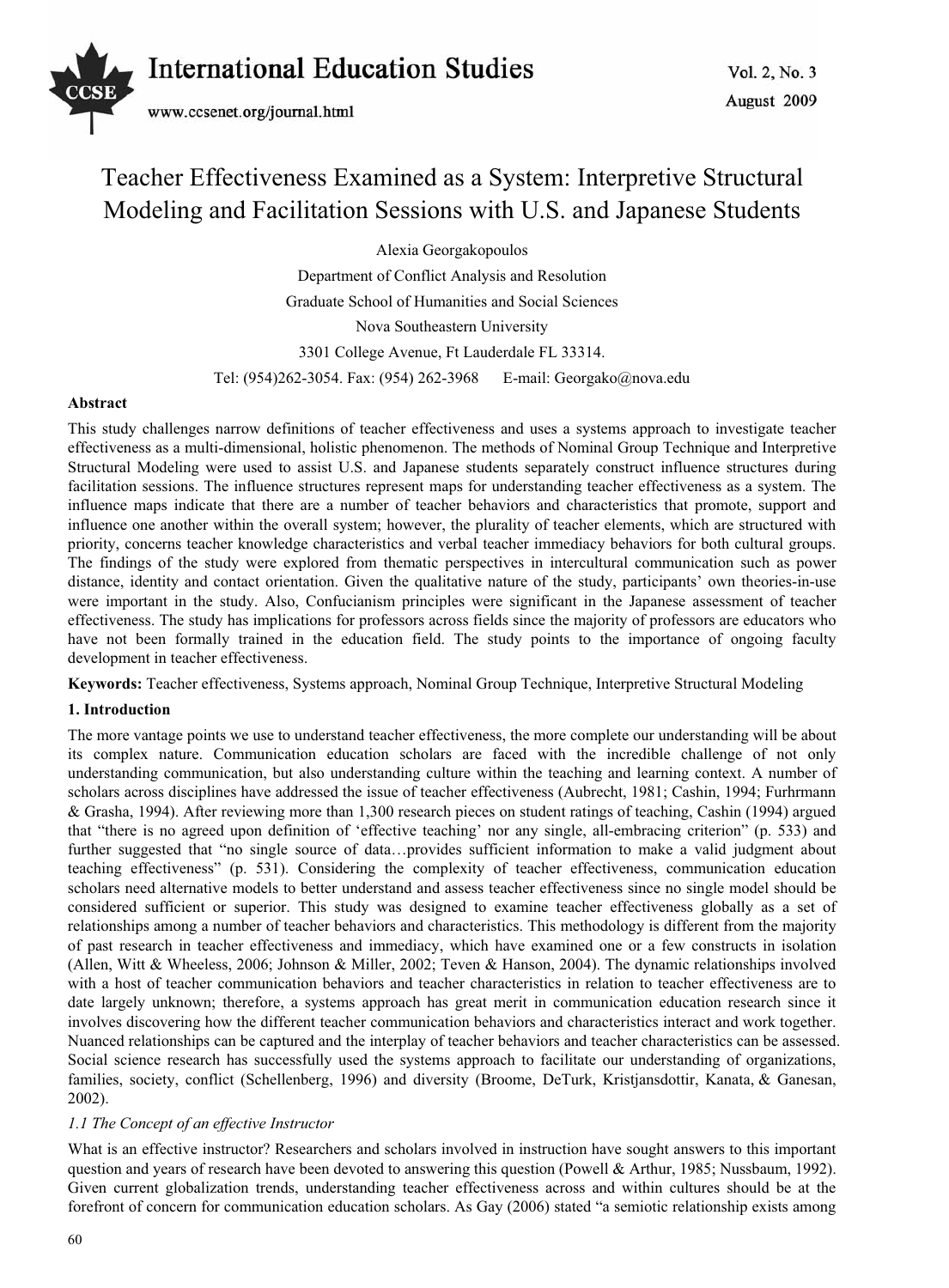communication, culture, teaching, and learning, and it has profound implications for implementing culturally responsive teaching" (p. 326). Culturally responsive teaching largely relies on an emic or insider understanding of teacher effectiveness yet studies from this perspective are limited.

What is clear from past research is that Mehrabian's (1971) concept of immediacy, Andersen's (1979) further delineation of nonverbal immediacy, and Gorham's (1988) extension of immediacy to verbal immediacy are important since substantial research indicates that nonverbal and verbal immediacy positively relate to teacher effectiveness as well as student learning outcomes for domestic and international students (Collier & Powell, 1986; Collier, Ribeau & Hecht, 1986; Johnson & Miller, 2002; Powell & Harville, 1990; Sanders & Wiseman, 1990).

First, the purpose of this study is to problematize U.S. definitions of teacher effectiveness and teacher immediacy often used in communication education research and to apply alternative methods to explore these phenomena. Second, the study will focus on criticisms of cross-cultural applicability of immediacy (Zhang & Oetzel, 2006), lack of emic notions of teacher effectiveness, and uncertainty about how teacher effectiveness functions as a system.

#### **2. Literature Review**

#### *2.1 Applicability of Teacher Effectiveness and Culture*

Teacher effectiveness is dynamic and complex. Examination of the U.S. education literature supports this sentiment, as there is no clear agreement on the definition of teacher effectiveness. Cashin (1994) concluded that there is a plurality of ideas surrounding what constitutes teacher effectiveness. Despite these arguments, the conceptualization of teacher effectiveness most popularly used by communication education scholars is Andersen's (1979) definition: "one who produces positive outcomes in all three domains of learning: student affect, behavioral commitment to the course content, and student cognitive learning" (p. 54). Andersen's measure of teacher effectiveness is culturally bound and culturally grounded; therefore, her measure may likely be culturally incommensurable when applied outside the U.S. Narrow definitions limit our understanding of a phenomenon. Approaching three decades, Andersen's (1979) conceptualization of teacher effectiveness requires critical examination from contemporary communication education scholars. If we continue to use the same lens we limit what we can observe. No teacher behavior functions separately and in a vacuum, thereby supporting the application of a systems approach in the investigation of teacher effectiveness. The next section critically examines teacher immediacy as it relates to teacher effectiveness within cultures.

#### *2.2 Culture and Teacher Immediacy*

"Teacher immediacy has received unsurpassed scholarly attention in the field of instructional communication over the past three decades" (Zhang, Oetzel, Gao, Wilcox and Takai, 2007, p. 228). The concept has also been shown to garner positive student outcomes across cultures (Johnson & Miller, 2002; Roach & Byrne, 2001; Zhang & Oetzel, 2006). Despite the popularity of teacher immediacy, several problems surround its assessment across cultures. Most problematic is that the operational definition of teacher immediacy is used as a 'main mean' for making cross-cultural comparisons (Johnson, & Miller, 2002; Neuliep, 1997; Roach & Byrne, 2001; Zhang & Oetzel, 2006). The majority of research executed across cultures has measured teacher immediacy according to Andersen's (1979) conceptualization of teacher effectiveness or one type of her measure of learning without a critical examination of the effects of culture.

Other researchers have reported problems with the validity of verbal immediacy (Mottet & Richmond, 1998; Richmond, McCroskey & Johnson, 2003; Robinson & Richmond, 1995) and nonverbal immediacy related to cultures outside of the U.S. (Zhang & Oetzel, 2006). Mottet and Richmond (1998) reported that verbal immediacy should include a repertoire of text-based linguistic codes. Zhang and Oetzel (2006) argued that the focus of verbal immediacy should be on content messages rather than on the modality of messages. They argued for an emic perspective given the controversy surrounding verbal immediacy across cultures. In a unique emic study, Zhang and Oetzel (2006) found that Chinese notions of teacher immediacy are qualitatively different from the United States notions, therefore it stands to reason that across disparate cultures teacher immediacy should take different forms and functions as well. It is important for communication education scholars to examine the cultural meanings associated with teacher immediacy as well as the unique teacher outcomes that ensue from teacher immediacy expressions.

The role of teacher immediacy in relation to other teacher behaviors and characteristics is important considering that instructor use of both verbal and nonverbal immediacy behaviors has been associated with student perceptions of instructor use of other communication behaviors (Myers, Zhong, & Guan, 1998). For example, past research has shown that immediacy is associated with perceptions of instructor clarity (Powell & Harville, 1990), humor orientation (Wanzer & Frymier, 1999), instructor socio-communicative style (Thomas, Richmond, & McCroskey, 1994), instructor use of behavior alteration techniques (Kearney, Plax, Smith, & Sorensen, 1988), teacher competence and trustworthiness (Teven & Hanson, 2004), motivational factors for student learning (Allen, Witt, & Wheeless, 2006), teacher credibility (Johnson & Miller, 2002), and other positive outcomes. Allen, Witt, and Wheeless (2006) argued that an immediacy learning process exists; however, the interrelationships and the particular content involved in this process need to be examined. They argued that their meta-analysis and previous meta-analysis studies do not capture the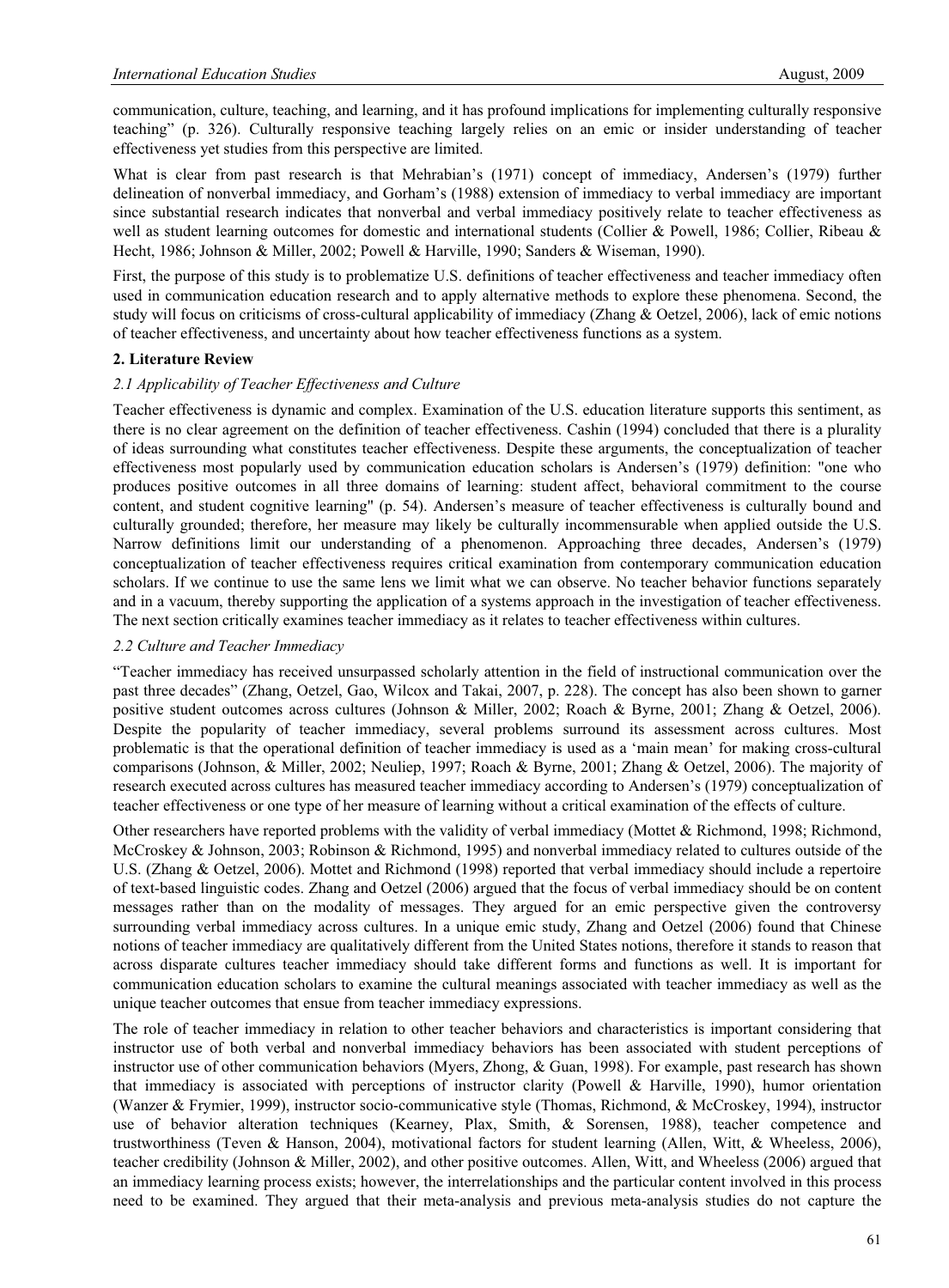function, influence, evaluation, and direct assessment of immediacy in relation to student evaluations of their teachers. The dynamic relationships involved in a host of teacher communication and teacher characteristics in relation to teacher effectiveness are to date largely unknown. Therefore, this study represents a step in the direction to advance this type of research.

Although the immediacy-exchange theories including Burgoon's (1978) expectancy violation theory, Capella & Greene's (1982) discrepancy-arousal theory, and Andersen's (1998) cognitive valence theory yield different predictions for changes in immediacy behavior, they all stress that interpretations, expectations, and evaluations of immediacy are significantly guided by culture. It is clear that culture plays a key role in assessment of immediacy. Consequently, this study explores how teacher immediacy and a variety of teacher characteristics influence each other according to a group of United States and Japanese students who represent two distinct cultural groups.

### *2.3 Culture and Theoretical Framework*

Culture is pervasive and it permeates social interactions in instructional contexts. Thus, any investigation of the instructional setting must be done with an acute awareness of the cultural landscape that exists since it is clear that cultural factors mold teachers' status, demeanor, and relations with students. The cultural dimensions that are important to the current study are power distance, identity, and degree of contact communication. These dimensions have been popularly used to understand communication across cultures (Andersen & Wang, 2006). The United States and Japan differ in terms of their general orientations toward power distance, nonverbal communication and immediacy (Andersen, 2008). Most notably, Confucianism significantly influences Japanese orientations toward collectivism, high power distance, and teacher communication, whereas individualism influences United States orientations toward low power distance and teacher communication.

The Individualism/Collectivism construct describes the relationship between the individual and the group surrounding him or her in a given society (Hofstede, 1980). Individualism emphasizes the particular self and uniqueness. Collectivism, on the other hand, is the opposite; members of a collectivistic society underscore in-group interests, conformity, and cohesion. According to Hofstede (1980), the United States is considered the most individualistic country in the world while most Asian cultures (e.g., Japan, Singapore) are considered collectivistic. Triandis (1995) examined this construct further and suggested individuals in cultures express both individualist and collectivist themes. He presented individual level values of the self, based on independence or interdependence as well as similarity or difference. He referred to the all the combinations of self as horizontal collectivist, vertical collectivist, horizontal individualist, and vertical individualist. This research indicates that it is wise for researchers to explore the inclusion of both individualism and collectivism within cultures.

Another important dimension of culture to this current study pertains to power distance. Mulder (1977) argued that across every society those holding high status strive for the maintenance or enlargement of distance between themselves and those in lower status. In cultures influenced by Confucianism, high power distance is accentuated by communication behaviors that support hierarchical relationships. Authoritarianism is closely related with the power distance index (Hofstede, 1980). Individuals from low power distance societies strive for the reduction of distance and accentuate communication behaviors that support egalitarianism and closeness. Immediacy behaviors should be in conflict with high power distance cultures and in congruence with low power distance cultures since Mehrabian's concept of immediacy reduces physical and psychological distance through behaviors that convey interpersonal warmth, intimacy and availability for communication. Also, the cultural distinction between contact and noncontact cultures is noteworthy when describing communication within United States and Japanese cultures (Hall, 1966). People in contact cultures typically are nonverbally expressive, which leads to more overall sensory stimulation. By contrast, people in noncontact cultures are nonverbally distant and more emotionally reserved. Andersen (2008) presented evidence that Japan is a noncontact-oriented culture while the United States is moderate to moderately high in terms of contact orientation.

Given the emic nature of the current study, a Japanese perspective was necessary. McDaniel's (2006) Japanese cultural thematic analysis of communication provided a useful framework for understanding a Japanese perspective. She linked Japanese nonverbal communication with the following cultural themes: hierarchy, harmony (wa), empathy, interdependence, formality (ritual expression, protocol compliance, and tradition), humility, sacrifice (gaman), perseverance, and Confucian-rooted collectivism. She concluded that superior nonverbal understanding results from a relatively homogeneous, collectivistic-Japanese culture. This closeness supports nonverbal familiarity, intuition and tacit understanding while it takes precedence over verbal discourse. While McDaniel (2006) limited her investigation to nonverbal communication, cultural themes can be applied to verbal communication as well.

Finally, it stands to reason that unique cultural interpretations will surround the behaviors that support teacher effectiveness since the United States and Japan are distinct. Given the qualitative nature of the present study, it is important to discover participant's own theories about the meaning of teacher communication that supports teacher effectiveness. According to Nishida (1996), communication theories from the United States have been criticized for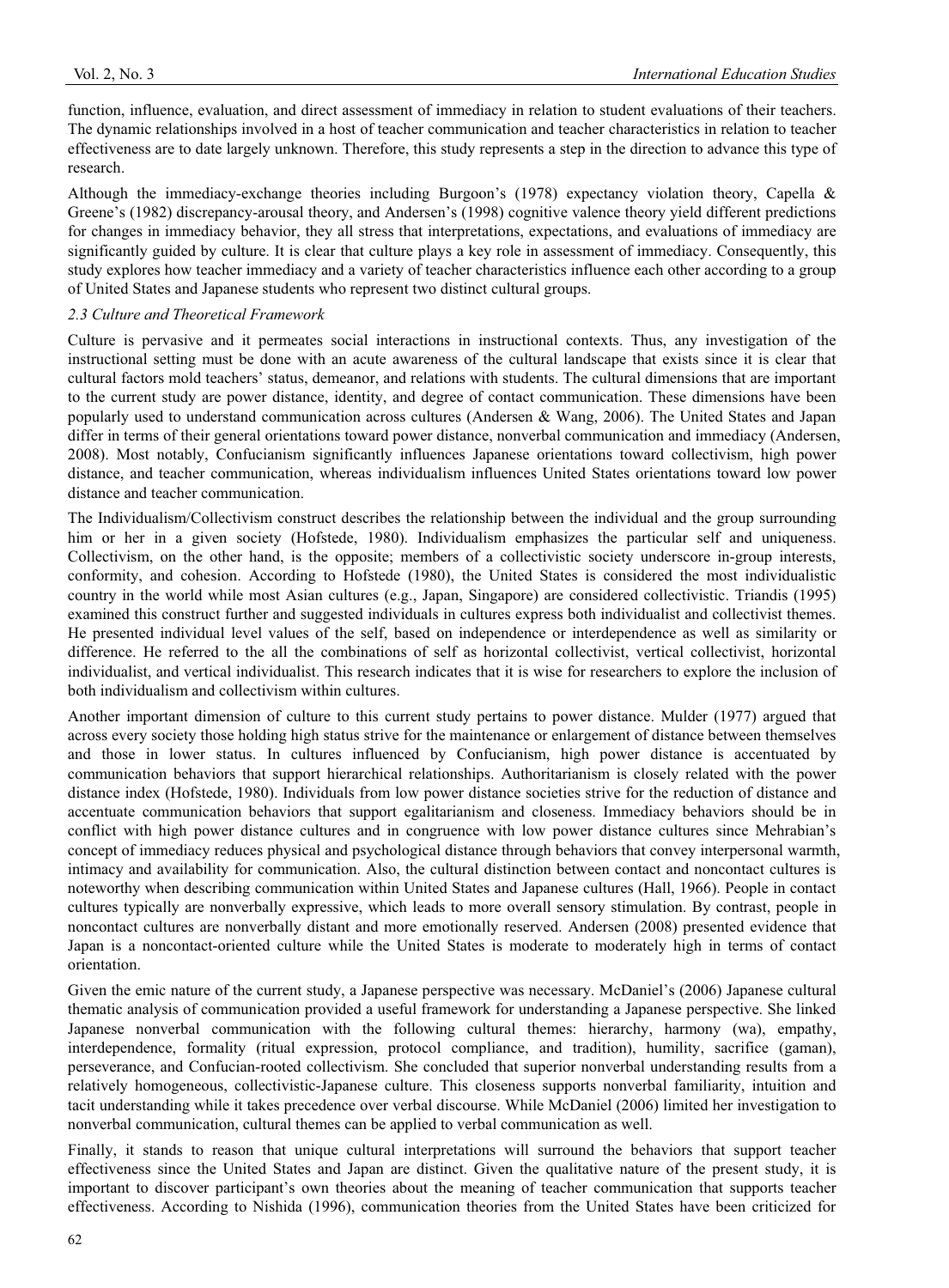their application in Japan and "this has resulted in arguments regarding general views about nature, human relations, and communication, and the unique characteristics of Japanese communication patterns" (p. 102). Schwarz (2002) used the term theory-in-use to exemplify checking in with participants during facilitation sessions in order to tap into member meanings. The purpose of this study is to better understand teacher effectiveness, from the people who talked about teacher effectiveness so the study is open to emergent theories-in-use. Given the lack of research concerning emic notions of teacher behaviors and teacher characteristics, the following research questions were formulated:

RQ1: What types of immediacy behaviors and teacher characteristics promote student perceptions of teacher effectiveness within the U.S. culture?

RQ2: What types of immediacy and teacher characteristics promote student perceptions of teacher effectiveness within the Japanese culture?

Particularly interesting in immediacy research performed within cultures is the degree of influence that immediacy has on other teacher characteristics. Currently, no study has investigated immediacy in terms of generating "influence maps" that position immediacy in relation to other effective teacher characteristics within particular cultures. Given the lack of a systems approach in the investigation of teacher effectiveness, the following research questions were formulated:

RQ3: How do different immediacy behaviors and teacher characteristics significantly influence, support, and relate to student perceptions of teacher effectiveness for a group of U.S. students?

RQ4: How do different immediacy behaviors and teacher characteristics influence, support, and relate to student perceptions of teacher effectiveness a group of Japanese students?

Research questions three and four are proposed to explore the nuanced relationships involved in student assessments of teacher effectiveness from an emic focus. The specific purpose underlying these research questions is to obtain a better understanding of the influential agents that significantly support student perceptions of teacher effectiveness for each cultural group.

# **3. Methods**

The methods of Nominal Group Technique (NGT) and Interpretive Structural Modeling (ISM) were used to assist separately United States and Japanese students in constructing influence structures during facilitation sessions. Nominal Group Technique (Broome & Cromer, 1991; Delbecq, Van de Ven, & Gustafson, 1975) provided information that was necessary in the early stages of the study while Interpretative Structural Modeling was applied to the majority of the study in the facilitation workshops (Broome & Cromer, 1991; Warfield, 1976).

# *3.1 Process*

NGT is a method that allows ideas to be generated in relation to a situation that is surrounded with uncertainty. It has been associated with five distinct and important steps (Broome & Cromer, 1991; Delbecq, Van de Ven, & Gustafson, 1975). First, the technique requires that a query of interest be presented to a group in the form of a question that is designed to stimulate ideas. Second, NGT requires a group of people to generate ideas individually. Thus, ideas are generated silently without external distraction, evaluation, or judgment. Third, the set of ideas generated by individuals in the group are visually displayed for all group members to view. Fourth, participants in the group become familiar with all ideas through a serial discussion and clarification of items. The firth and final step in NGT is a voting procedure that requires all members in the group to select the most salient items.

Interpretive Structural Modeling (ISM) is associated with the more global problem solving design of Interactive Management (IM). Interactive Management was developed to deal with complex issues that are not easily approached by traditional methods of problem solving (Broome, 1997; Warfield, 1982; Warfield, 1995; Warfield & Cardenas, 1995). Additionally, IM adheres to three important characteristics proposed by Broome and Christakis (1988) in order to create a culturally-sensitive methodology. The first characteristic is a holistic approach where there is "recognition of the systems nature of combinations of ideas and entities" (p. 221). Second, a process orientation must be adopted where "those who 'own' the issues become engaged and responsible for dealing with them, thus preventing the imposition of external perceptions on the definition…of the…situation" (p. 221). Because IM promotes collaboration of group members who share a commitment in addressing complex issues within a framework that utilizes systematic and logical reasoning, the design provides a powerful methodology to unveil the complexity involved in understanding teacher effectiveness within culture.

The use of the ISM methodology is comparable to focus group sessions in several respects. First, like focus groups, ISM draws from gathering participants who have experience and knowledge about an issue. As Blumer (1969) spoke of the power of utilizing a select group: he suggested "seeking participants…who are acute observers and who are well informed….A small number of such individuals brought together as a discussion and resource group, is more valuable many times over than any representative sample" (p. 41).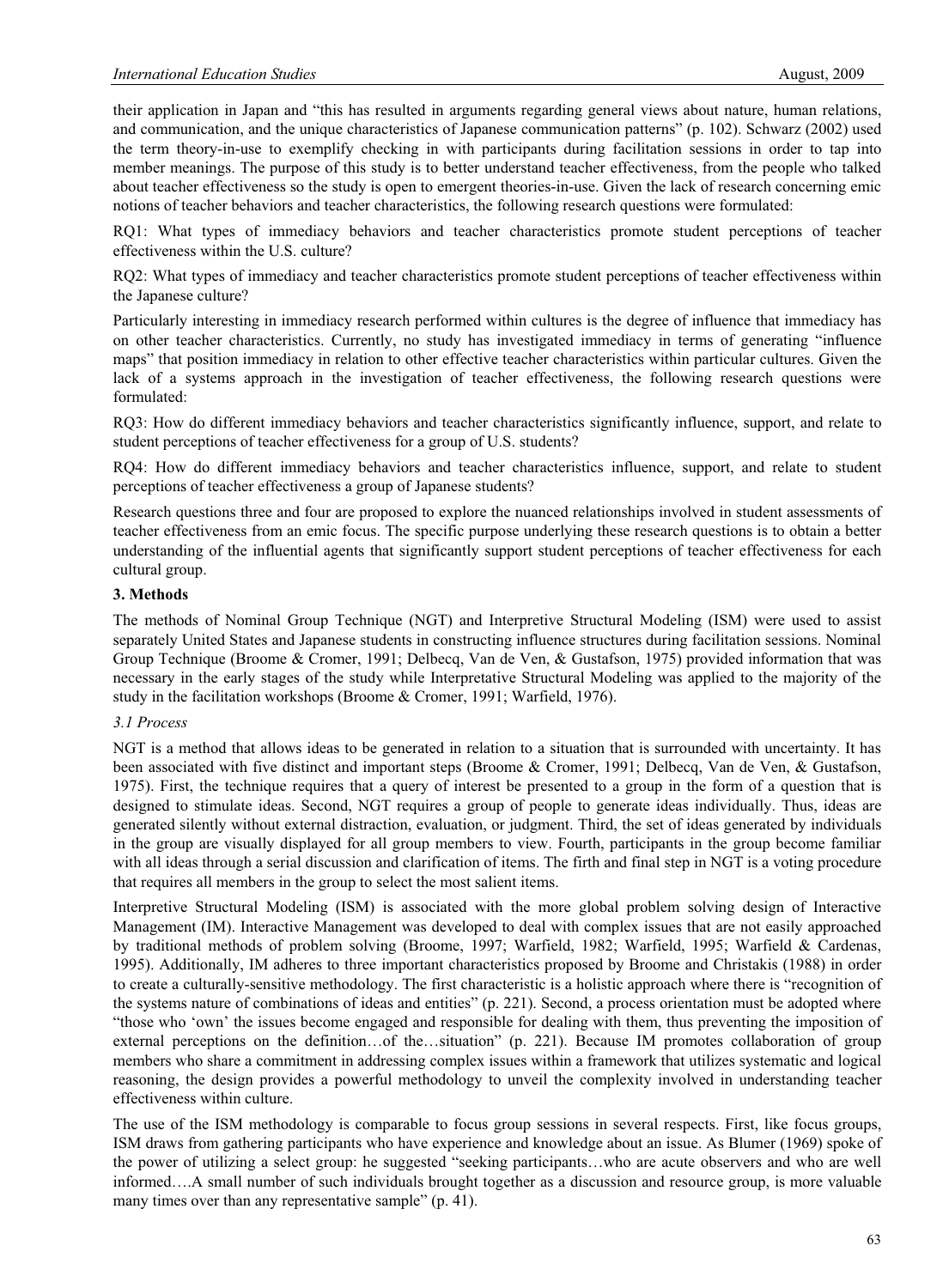Unlike the focus group, however, ISM is a computer-assisted methodology that has the advanced feature of software that uses "mathematical algorithms that minimize the number of queries necessary for exploring relationships among a set of ideas" (Broome, 1998, p. 4; see also Warfield, 1976). Therefore, the nature of the current study is quantitative as well as qualitative. The ISM software program facilitates what otherwise might be an impossibly complex task of organizing items into a comprehensible set of relationships and displayed as a structure (Broome, 1998). ISM can be used to develop several types of structures (Broome, 1998), but for the purpose of the current study the supportive influence type structure was selected.

# *3.2 Participants*

The United States and Japan were selected for this study because cross-cultural research most notably compares Eastern and Western cultures because these cultures are culturally distinct (Zhang, Oetzel, Gao, Wilcox & Takai, 2007). Japan typically is identified as a Confucian-based collectivistic, high power distance, low immediate, noncontact culture and in contrast the United States typically is identified as an individualistic, low power distance, contact, and high immediate culture (Zhang, Oetzel, Gao, Wilcox & Takai, 2007). Additionally, differences between the United States and Japanese communication patterns have been widely documented in past research in terms of communication theories, personal relationships (Nishida, 1996), facework strategies (Cupach & Imahori, 1993), self-disclosure, self-knowledge, boundaries of public/private self (Asai & Barnlund, 1998), and immediacy behaviors (Neuliep, 1997).

A group of 14 Japanese students formed one group and a group of 13 U.S. students formed a second group. Each group separately participated in an idea generation and idea structuring workshop. The Japanese group included six males and eight females. The U.S. group included six males and seven female students. The average age for the Japanese group was 20. The average age for the U.S. group was 22. Japanese students had advanced English proficiency and lived in the U.S. for less than a year. Participants were selected according to Morse's (1994) criteria of a good informant as "one who has the knowledge and experience the researcher requires, has the ability to reflect, is articulate, has the time to be interviewed, and is willing to participate in the study" (p. 228). The study viewed students as a site for understanding effective teacher behaviors and teacher effectiveness. This view of students was based on recommendations of Tanno and Jandt (1994), who called for a need to redefine the "other" in research as participants, experts, and co-producers of knowledge, and Broome (1991), who emphasized the need to form an understanding by "co-creating with the other a shared reality" (p. 247).

The researchers solicited Japanese and U.S. students through various instructors on campus as well as through the technique of snowballing. As an incentive, both set of students were informed about their opportunity to learn facilitation techniques and meet new people.

# *3.3 Conceptual Definition of Teacher Effectiveness*

Notions of teacher effectiveness in the present study draw on students' local knowledge concerning this phenomenon in the context of instruction. Students were asked to reflect on their "best teacher" in college who they perceived to be "effective." Thus, the phenomenon of teacher effectiveness was not discovered from an a priori framework, but rather from particular communities (students) speaking about particular situations (effective teaching). Teacher effectiveness in this examination is defined in terms of teacher processes whereby a number of teacher behaviors/communication and characteristics are thought to significantly interact, influence, promote, and support each other within an overall system.

# *3.4 Procedures*

During this project, Nominal Group Technique involved the following steps: (1) presentation of a triggering question that was provided two weeks prior to the workshop in a questionnaire, (2) silent generation of ideas in writing by each student in response to an open-ended questionnaire, (3) display of ideas collected from the group on surrounding walls, (4) serial discussion of the generated ideas that allowed clarification and editing of ideas, and (5) selection by the participants of the more important items through a voting process. The workshop began with the context statement that the facilitator read to participants as follows:

In today's U.S. classrooms, it is increasingly necessary to understand how teacher verbal and nonverbal behaviors and characteristics of a teacher contribute to teacher effectiveness. Many academic institutions have recognized the need for training that helps teachers promote their effectiveness, but many of these programs do not allow sufficient time for students to voice and examine many of the critical issues involved, and participants are often not able to fully share their experiences and views. This workshop is designed to allow students an opportunity to examine a wide range of factors that are important for the establishment of teacher effectiveness, and it will help students explore how these factors influence one another.

After the facilitator provided participants with a clear overview and objectives for the

day's activities, the facilitator recapitulated the "triggering question" as following: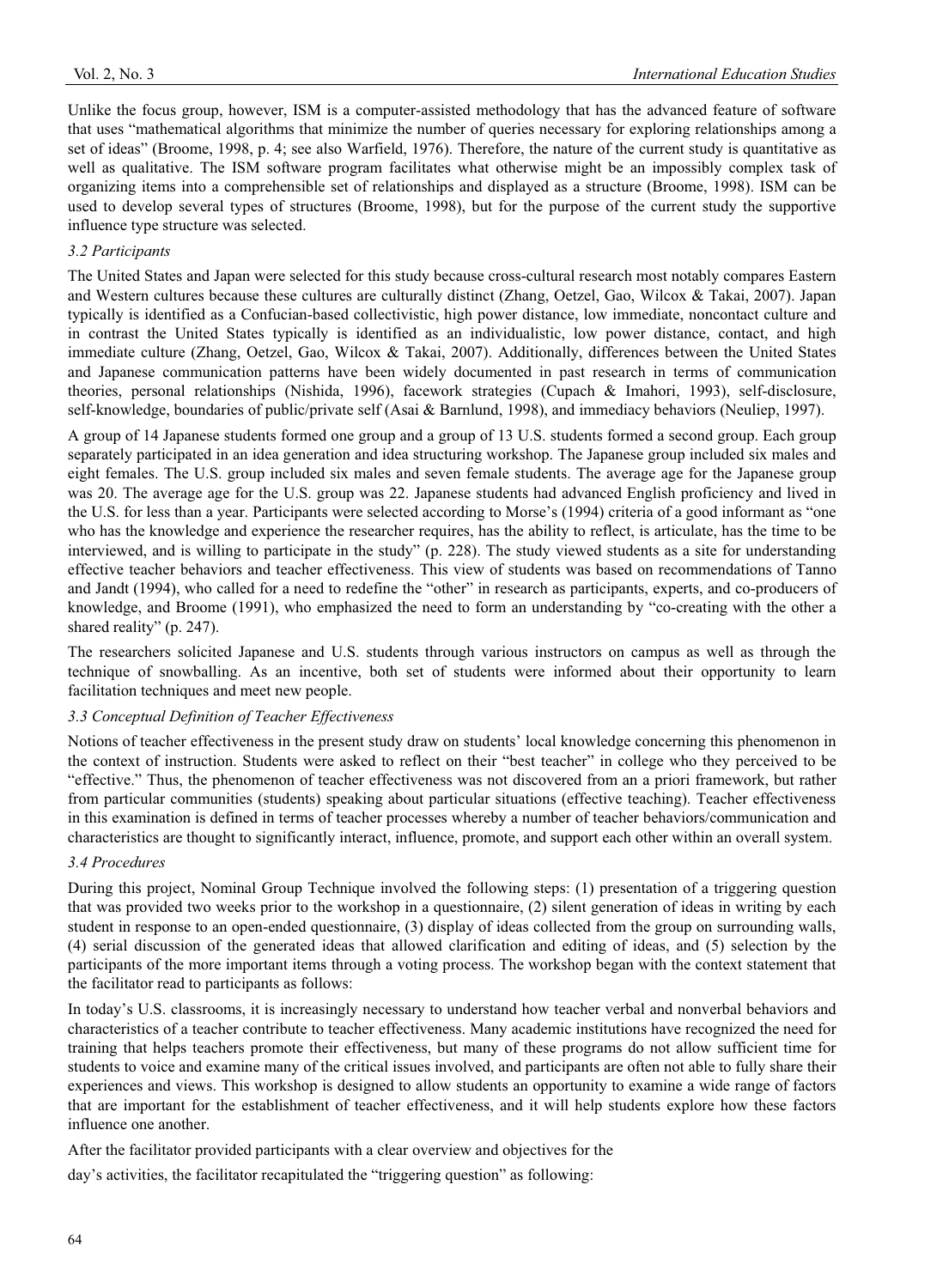Imagining a *best teacher* who you also perceive to be your most *effective teacher* you have ever had in college (in your home culture), answer the following questions:

- (1) What are all the teacher characteristics that you associate with this teacher?
- (2) What are the verbal and nonverbal behaviors that you associate with this teacher?

Since the focus of the study was to determine more precisely the role of verbal and nonverbal immediacy in effective teaching, all behaviors associated the construct of verbal immediacy (Gorham, 1988) and nonverbal immediacy (Richmond, Gorham and McCroskey, 1987) as U.S. derived were displayed on butcher-block paper and placed on the walls during the workshop. Students in both groups were able to select their preferences among the immediacy behaviors during the workshop.

After the idea generation phase, students were asked to place items in appropriate categories based on emergent themes and extant research. When items did not fit an extant category, the process was open to a new emergent category. Notably, Nassbaum's (1992) comprehensive review of literature concerning effective teachers, which included one thousand studies gathered from 1983 to 1990, was used as a basis for developing categories in the current study which included the following extant categories: immediacy behaviors (verbal and nonverbal), clarity characteristics, relational characteristics, organization and class control characteristics, affective characteristics, skill characteristics, personal characteristics, knowledge characteristics, goal and outcome characteristics (Nussbaum, 1992).

Next, the workshop was devoted to steps involved in Interpretive Structural Modeling (ISM). In this phase, students were asked to make pair-wise comparisons between highly desirable teacher behaviors and characteristics using the contextual relationship: "In the context of imaging your best and most effective college instructor in your country, does: …A significantly promote B?" Through discussion, the students were asked to provide a rationale for a "yes" vote and "no" vote. Both groups of students spent approximately seven hours making judgments about the relationship between pairs of ideas, with ISM computer assistance.

The last hour was devoted to understanding, displaying and discussing the influence map, and amending ideas as desired by the participants. The group agreed on a majority vote rule when ambiguity surrounded an items' placement in the map. Thus, items were not viewed as static but rather in flux in relation to members' meanings.

### **4. Results**

Two workshops were held. "Workshop One" included U.S. students and "Workshop Two" included Japanese students. The first research question inquires about the types of immediacy behaviors and teacher characteristics that promote student perceptions of teacher effectiveness within the U.S. culture. The U.S. group generated 120 items in response to this question. The second research question is identical but inquires for a Japanese perspective. Japanese students generated 124 items. Priority selections for the U.S. group are featured in Appendix A and priority selections for the Japanese Group are featured in Appendix B. These items reflect each group's perceptions of the major contributors in the promotion of teacher effectiveness.

Research questions three and four inquire about the saliency, influence, interrelationship, and support among elements involved in teacher effectiveness for each cultural group. U.S. students structured 39 of the 120 items in their influence map. Japanese students structured 33 of the 124 items they generated. The influence maps are illustrated in Appendix C for the U.S. students, and Appendix D for the Japanese students. The maps represent the interrelationship among elements using the relational question: "significantly promotes."

The influence maps featured in Appendices C and D should be read from bottom to top, with the elements at the base of the structure exerting the majority of influence to the remaining items in the structure. The arrows identify the direction of positive influence and relationship among items. Arrows connect elements that receive the most immediate support. The letters next to each item identify it in terms of category. Boxes around elements indicate a cycle, which suggests that elements are related and have the same degree of influence within the influence map. Elements toward the top of the influence map receive support from all elements preceding them if an arrow connects them. The numbers are included for identification purposes only and do not indicate priority or weight. The influence maps are referred to as the "Supportive Cultivation of Teacher Effectiveness" for each culture and the specific findings for U.S. and Japan are discussed below.

# *4.1 Findings from U.S. Group's Supportive Cultivation Map of Teacher Effectiveness*

The U.S. Supportive Cultivation Influence Map featured in Appendix C revealed several important findings. The structural analysis indicated that there are three lines of influence affecting the structure. Distinct paths with high priority selections followed from Knowledge Characteristics (Category E) and Verbal Immediacy Behaviors (Category A). Although Skill (Category J) was not as influential as the above mentioned categories in the map, one element (J-85)—"Keeping the class interesting" came from this category at the base of the structure and defined the third path of influence.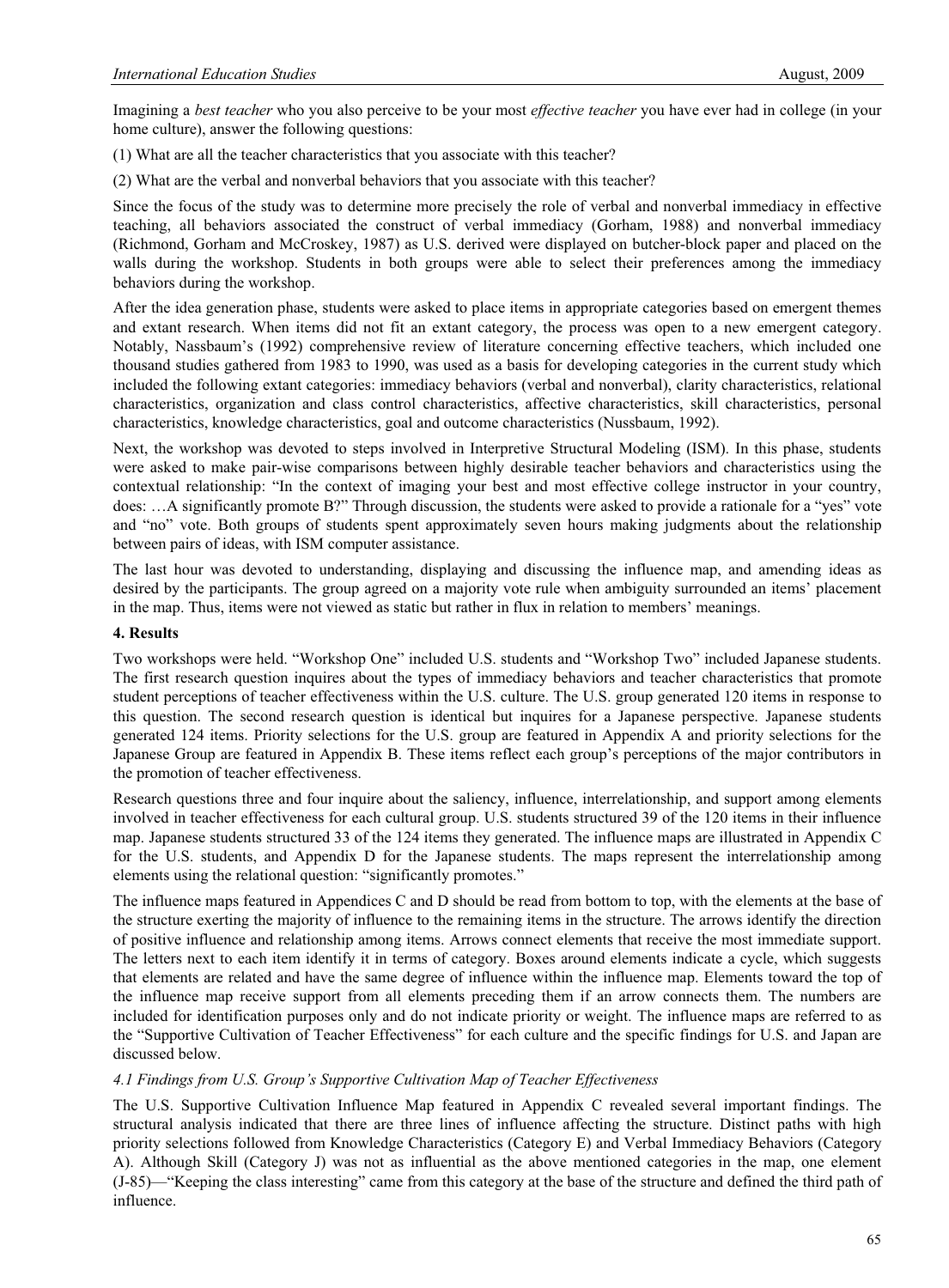A total of nine verbal immediacy items appeared in the map with three verbal immediacy items observed in the first stage. The three verbal immediacy items located at stage one extended influence to a total of 29 other supportive elements and involved teacher praise, student feedback and answer solicitation. Thus, 74% of the remaining items on the map were supported by these three items, which accounted for a significant percentage of the total support in the cultivation of teacher effectiveness. Also, five items from the Knowledge Category appeared in stage one and are reflected in three separate cycles. Qualitative differences emerged in the knowledge category since separate cycles were found. The first cycle associated with teachers who keep abreast of topics they teach, and who are proficient in their subject area and influenced 23 items on the map, meaning that 59% of the remaining items on the map were supported by this cycle. The second cycle indicated that U.S. students valued teachers who have acquired experience outside of the academic setting and extended influence to a total of 16 other items, meaning that this item influenced 41% of the remaining items. The third cycle indicated that students valued teachers who have proficiencies in teaching styles and influenced a total of 16 other items, meaning that 41% of the remaining items were influenced by this cycle. After these categories and specific items are considered, other categories located further up in the influence map should be addressed.

Items located at the top of the structure received a high degree of support in the overall system and most notable associated with Affective Characteristics (Category H). Relational Characteristics (Category I) and Organization/Class Control Characteristics (Category D) were also supported significantly but to a lesser extent.

# *4.2 Findings from Japanese Group's Supportive Cultivation Map of Teacher Effectiveness*

The Japanese Supportive Cultivation Influence Map featured in Appendix D revealed several important findings. Two distinct paths of influence were noted that followed from two items involved with Knowledge Characteristics (Category E). Thus, the knowledge category provided the majority of support to the remaining elements in the structure. Specifically, "Having knowledge in many different areas" (E-25), which is located at stage one extended influence to a total of 29 other supportive elements. Thus, this single item supported 88% of the remaining items on the map. Also, "Having real-world experience outside of the class" (E-111), exerted support to 85% of the remaining items on the map. Important, but to a lesser extent than knowledge, Skill (Category J) was presented at the base of the structure and included items "Using time well," (J-26) and "Having adequate teaching ability and/or communicative skill," (J-26), which provided support to a significant number of elements in the structure.

In the assessment immediacy behaviors, seven verbal immediacy and two nonverbal immediacy behaviors were structured in the influence map. Thus, verbal immediacy had more significance in the overall system. The verbal immediacy item that received high priority related to teacher feedback. In terms of nonverbal immediacy, eye contact was important. The teacher characteristics that received a high degree of support within the system included the large cycle of 10 items found in stage seven. Thus, the structural analysis of the Japanese Supportive Cultivation Map showed that the categories titled Affective, Clarity, and Goal/Outcome received a high degree of support within the overall system.

# **5. Discussion**

Considerable research in the cross-cultural communication field calls for alternative research methods that use alternative paradigms to understand cultural phenomena (Carbaugh, 1990; Hecht, 1993; Martin & Nakayama, 2000; Zhang, & Oetzel, 2006). Also, researchers (Shuter, 1998) stress that more work should investigate cultures using rich descriptions akin to earlier research studies (e.g. Hall, 1966). Because of the systematic and integrative nature of group problem solving, NGT and ISM offered powerful methodologies for exploring student's rich descriptions of teacher behaviors and characteristics following a systems approach. The findings reveal what teacher behaviors and characteristics promote, influence, cultivate, and support student perceptions of teacher effectiveness. This study supports the concept that culture shapes preferences for teacher effectiveness in both United States and Japanese students.

# *5.1 Discussion of Findings for U.S. Students*

The base of the U.S. influence map points to knowledge characteristics and verbal immediacy as the categories that exerted the highest influence on all other categories. Specifically, in the eyes of students, teachers with applied backgrounds were preferred over teachers who had primarily an academic background. Students expressed that teachers with these backgrounds effectively translated course concepts into to real world applications. Also, U.S. students emphasized preferences for teachers who have been trained both in their subject area as well as in instructional pedagogy. These findings indicate that teachers' mastery and experience within their subject area are not sufficient for their students. Students in the current study explained that their effective teachers understood "effective teaching practices" and applied them in the class. Students expressed a strong desire for teachers to receive ongoing training in effective teaching. Interestingly, the majority of U.S. academic institutions have mandated student evaluations as a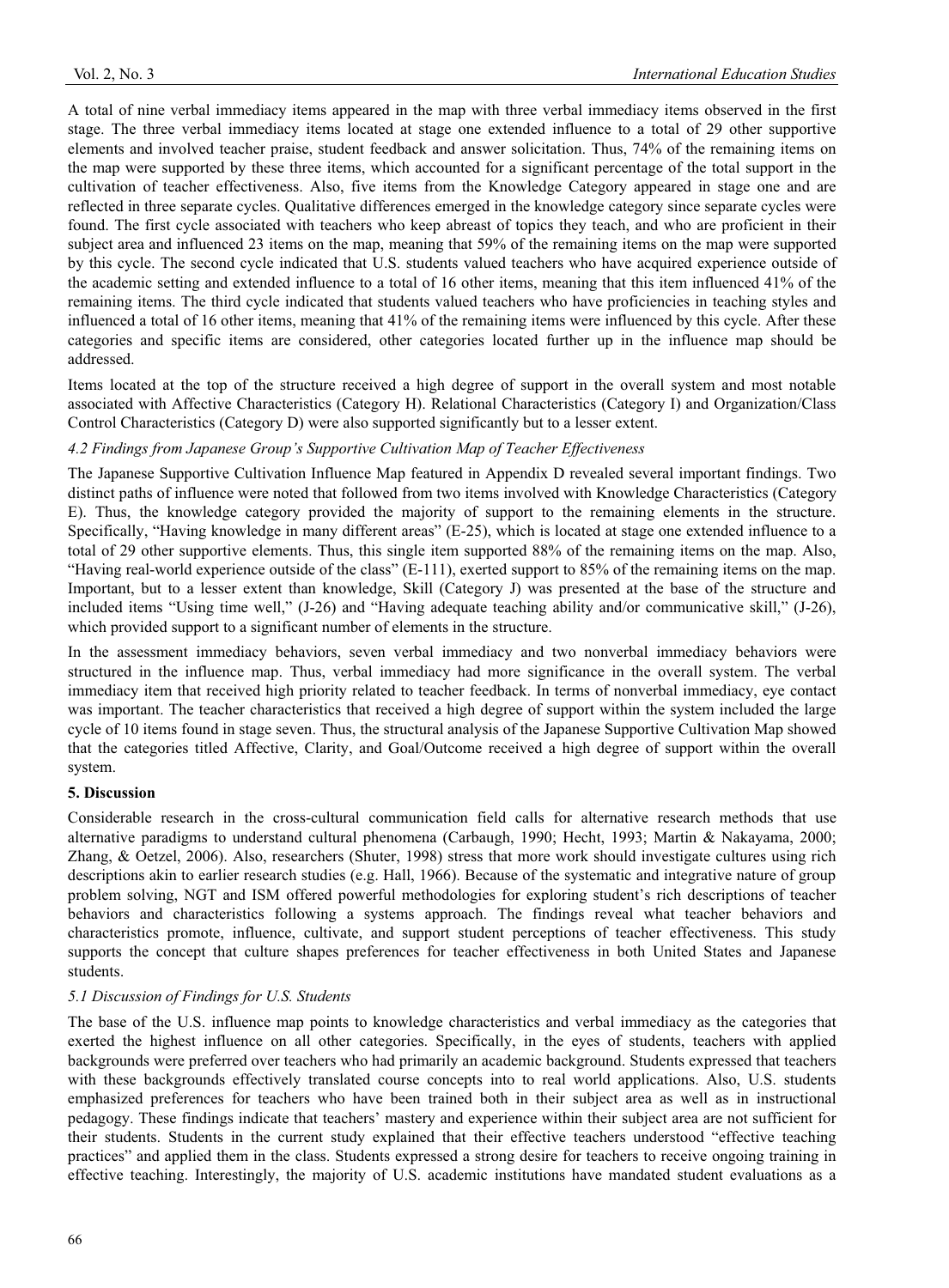means of determining teacher performance. This institutionalized practice may work as a reminder for students to value not only what is being taught but also how they are taught.

Interestingly, the knowledge characteristic category directly influenced elements in the teacher verbal immediacy category. U.S. students' preferences for verbal immediacy were not surprising, given that verbal immediacy is a U.S. originated construct. The United States is an individualistic culture whose members prize verbal communication over nonverbal communication because of the heterogeneous nature of the culture (Hostede, 1980). Also, U.S. culture is affiliated with competition, uniqueness and individuality. The immediacy priority selections, such as praising an individual student and giving feedback on an individual's work focus on individual level rather than group level teacher responses. These elements support individualistic identity, low power distance, and contact orientation affiliated with dominant U.S cultural values. U.S. students in the current study stated that their preferences of verbal immediacy over nonverbal immediacy were due to the concrete and direct nature of verbal immediacy. They explained that the meanings associated with nonverbal immediacy messages are more difficult to interpret across teachers especially in light of cultural differences between them and their teachers. Research by Smythe and Hess (2005) supports this finding as they found a discrepancy and insignificant relationship between student reports and coded observations of teacher nonverbal immediacy. Also, students in the current study expressed a desire for a democratic relationship with their teachers and that verbal immediacy expressions supported this relationship. Verbal immediacy actions signal a reduction of physical and psychological distance and communicate warmth, approach, and availability for communication (Andersen & Wang, 2006). These qualities are consistent with individuals operating at low power distance (Hofstede, 1980). Cultures with low power distance encourage expressions that reveal a reduction of distance.

Another notable example of verbal immediacy in the study was humor. Given that the United States is a society that prizes not only individualism but also entertainment, this finding was not surprising. For U.S. students, the expectation and desire of an interesting class promoted a teacher's use of humor. A teacher's use of humor subsequently supported creativity in teaching and ultimately supported the affective component associated with teacher effectiveness. Wanzer and Frymier (1999) reasoned "students may pay more attention and be more willing to attend class when humor is used regularly in the classroom. Using humor to present information may make the content more memorable, helping students to retain more information" (p. 58). Additionally, Appendix A includes all top priority selections in verbal and nonverbal immediacy.

The path of influence leading from items associated with verbal immediacy and knowledge categories affected numerous teacher characteristics and behaviors; however, the plurality of items they supported concerned a teacher's expression of affect toward students and the subject being taught. These findings are in alignment with Andersen's (1979) work that indicated the existence of an immediacy-affective relationship. While support was found for this relationship in the current study, the findings indicate that the relationship is significantly more complex than Andersen (1979) had initially conceived, since the current study provides evidence that immediacy interplays with a variety of teacher communication and characteristics to ultimately support the immediacy-affective relationship.

#### *5.2 Discussion of Findings for Japanese Students*

Turning to the influence map generated by Japanese students, it was necessary to couch the findings in reference to the Japanese culture, which has roots in Confucian-based collectivism (McDaniel, 2006). In fact, Confucian principles have existed for hundreds of years in Japan and are embodied in the Japanese educational ideology (Yum, 1997). Due to the historical influence of Confucian philosophy in Japanese education, it is not surprising that Japanese students structured the knowledge category with high priority at the base of the influence map. One of the four principles of Confucianism includes chih (wisdom or a liberal education), which relates to knowledge (Yum, 1997). According to Chen and Chung (1997) "the perfectibility and educability of human beings is central to Confucian thinking" (p. 322). The Confucian emphasis on education functions as a great asset in the economic prosperity and modernization of Japan (Chen and Chung, 1997). In the context of Confucian traditions, wisdom, knowledge, and the role of a teacher are held in high regard since they have a significant impact on the benefit of the collective culture (Myers, Zhong, Guan, 1998). The influence map generated by the Japanese students supports these concepts.

Additionally, Japanese students emphasized several items from the skill category, which were structured with high priority in the overall influence map. Japanese students perceived that their best teacher expressed strong communication skills, teaching skills, and time management skills. Several of the skill characteristics supported Japanese cultural themes described by McDaniels (2006). For example, time is highly valued in Japan so formality to time protocol is expected (Andersen & Wang, 2006). According to the Japanese students, being skillful is woven into the fabric of Confucian-based teachings.

The influence map corresponding to the Japanese group included only a few nonverbal immediacy elements. This finding is in alignment with the noncontact orientation and high power distance dimension, which are affiliated with Japanese and other Asian cultures (Andersen & Wang, 2006). Japanese students in the current study provided their explanation that the U.S. concept of nonverbal immediacy is not part of the behavioral nonverbal repertoire used by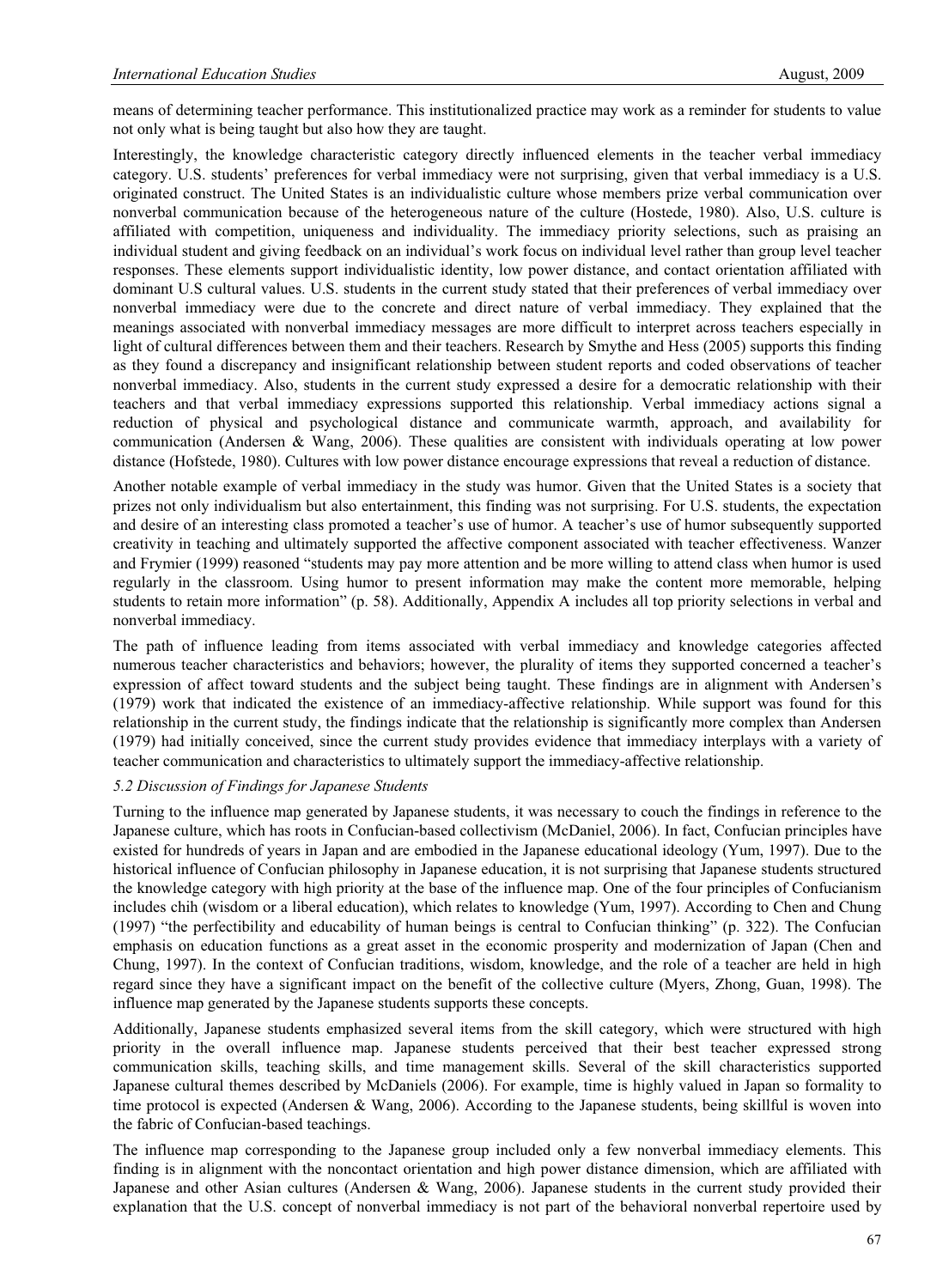Japanese teachers. This finding is consistent with McDaniel's (2006) comprehensive study of Japanese nonverbal cultural themes since her study also lacked inclusion for nonverbal immediacy. Students explained that interpersonal touch, excessive movement, close distance and forms of gaze are inappropriate expressions for Japanese teachers. Thus, researchers who make assertions that Japanese have inclinations toward nonverbal behaviors such as U.S. delineated nonverbal immediacy based on Hall's (1966) classification of high context cultures should proceed with caution, since preferences for nonverbal immediacy may likely be superceded by preferences for culturally commensurable types of nonverbal behaviors.

While verbal immediacy preferences were markedly higher than nonverbal immediacy preferences, Japanese students ascribed different meanings to many of the verbal immediacy items they selected. This finding indicates that Japanese conceptualization of teacher immediacy may likely be different from the U.S. perspective. Interestingly, Japanese students described immediacy in their culture to function similar to instructional, relational, and personal dimensions that were described by Zhang & Oetzel (2006) in their emic examination of immediacy from a Chinese perspective. Japanese students described an immediate teacher to be one who cared for their moral, personal, and instructional development. Again, this ties in with Confucian-based collectivism since the development of the whole person is of value in Japan. Nevertheless, it is noteworthy to point out that several verbal immediacy items were structured with priority in the map, which indicates that these behaviors, while they may mean something other than immediacy, are significant in the cultivation of teacher effectiveness in Japanese students' eyes.

Although Japan is identified to be high in power distance, Japanese students' influence map revealed students had preferences for teachers who reduce power distance with their students. Japanese students suggested that while it is atypical for teachers to violate the authority norms, they enjoy it when teachers do so with communication acts that convey closeness, care and connectedness within the instructional setting. Expectancy violation theory (Burgoon, 1978) could potentially be used to understand these effects since in several instances violations of norms have been found to ensue positive outcomes. Viewed collectively, the influence map indicated that Japanese students valued several teacher behaviors and characteristics that have been stereotypically associated with popular forms of expression utilized in the West. An explanation for this finding may be that in present day Japan, Japanese are expressing a stronger desire for Western style and/or individualistic forms of communication. In fact, Yum (1997) suggested "there have been substantial changes in the Asian societies since World War II. There has been an irrepressible influx of Western values; imported films and television programs are ubiquitous" (p. 87). In Japan, the co-existence of strong Confucian-based collectivism with new-age individualism should be expected if one accepts the premise that cultures are not static but dynamic. Triandis (1995) suggested that across cultures the self expresses both individualist and collectivist values to unique degrees. Thus, it is not surprising that amid rapid societal and progressive technological changes, Japanese students valued teacher communication that supported collectivistic expressions as well as individualistic expressions. Teacher behaviors and characteristics influenced a number of categories in the map; however, the plurality of elements structured in the map supported affective teacher characteristics foremost and clarity characteristics to a lesser extent. Japanese students explained that Japanese teachers support affective relationships with their students because they care about developing students into fine example Japanese citizens. Additionally, affective characteristics are important in rapport building. Building social rapport is woven into the fabric of Japanese culture and tradition as well, which is a collectivistic value. Students explained that just as rapport building is necessary in Japanese business transactions, rapport building is essential to the teacher-student relationship.

Additionally, the importance of the clarity category can be understood when one explores Japanese system rote memorization. The Asian assessment tasks reported in Baumgart and Halse's (1999) study "revealed the necessity for an extensive knowledge base but, in addition, demanded challenging skills in interpretation, translation, application and analysis" (p. 329). More precisely, the finding that clarification is necessary in the context of instruction in Japan may be suggestive of the possibility that learning from the approach of rote memorization in Asian societies requires a rich and deep understanding, so teacher behaviors and characteristics that support teacher clarity are valued.

In summary, the inclusion of elements in the map can be understood in light of the Confucian-based Japanese culture. The systems approach exploration of teacher effectiveness in Japan revealed that a host of teacher elements is responsible for student perceptions of teacher effectiveness.

#### *5.3 Implications, Limitations, and Future Research Directions*

It is not sufficient to assume that particular teacher behaviors or characteristics alone shape notions of teacher effectiveness. Consequently, the relative importance of teacher behaviors and characteristics in relation to each other is informative given the complex and dynamic nature of this phenomenon. In this study, the structural analyses produced through NGT and by ISM do not only provide systems for understanding teacher effectiveness, but also they establish a mechanism for understanding immediacy behaviors within systems. The study sets a foundation for understanding 'how' teacher effectiveness is supported through antecedent and succedent elements within an overall system that supports positive teacher outcomes.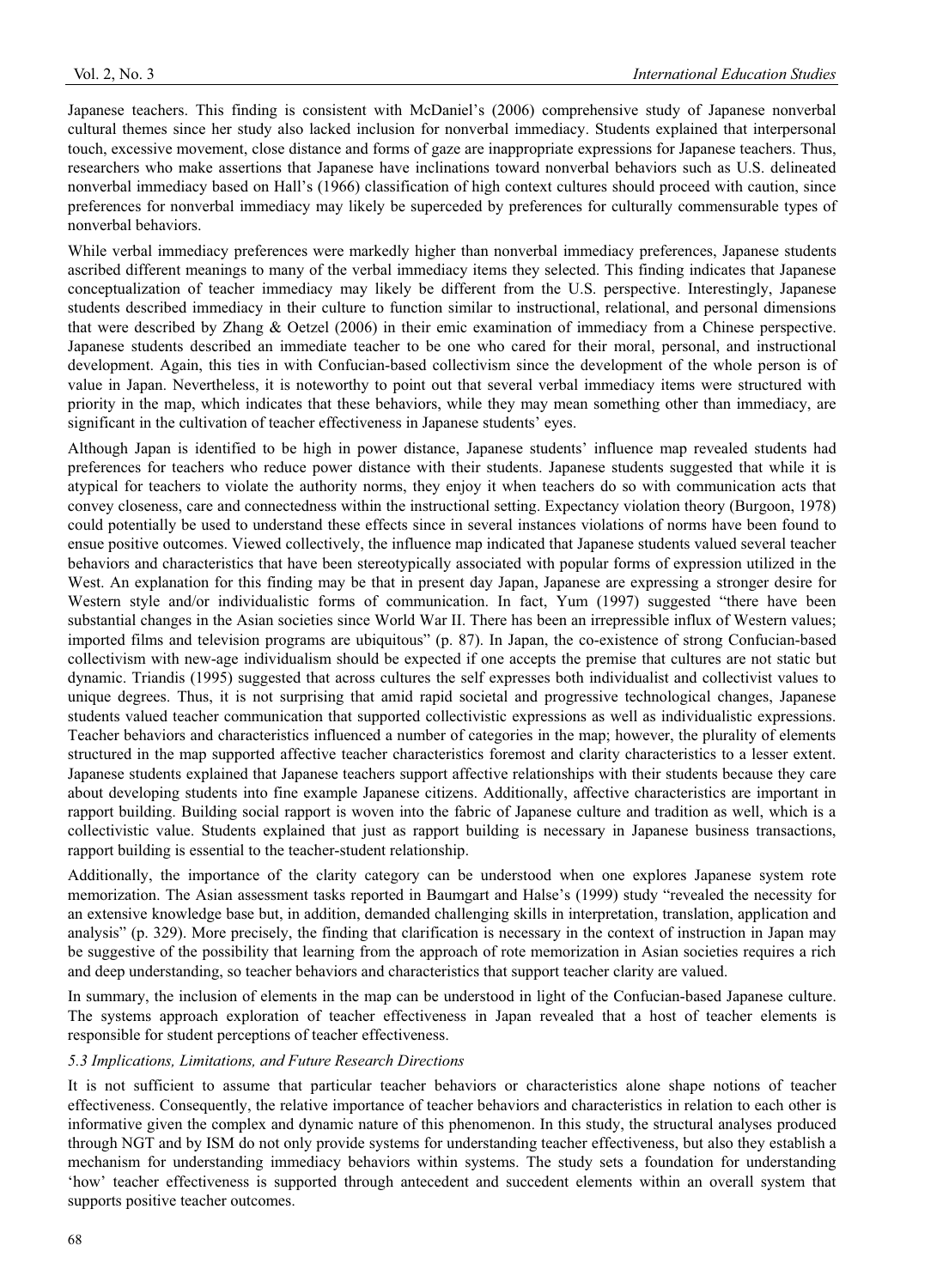Comparisons between the cultural groups were beyond the scope of these preliminary emic qualitative studies; however, just as ethnographies can be compared across similar cultures when several ethnographies exist about a phenomenon, so can findings from consensus methodologies (e.g. influence maps) be compared when several of them have been performed (Broome & Keever, 1989). Also, Carbaugh (1990) described how cross-cultural comparisons of communication phenomena should be approached through movements between what is known generally and what is known specifically as follows: etic-1 to emic to etic-2. Carbaugh (1990) suggested that "The first such phase presents a general etic framework of the phenomenon, which grounds the study conceptually, providing an initial orienting definition of the phenomenon…" and continued by suggesting that "In the second phase, the studies apply the etic framework heuristically in particular situations and communities, in order to discover the nature of such phenomena, and rules for its use, in local systems" (p. 291). In the last phase, Carbaugh described that "Finally…what the local systems (emic orders) suggest generally about the phenomena under study, a movement from emic back to the etic..." (p. 291). The current study is a contribution to the Carbaugh's (1990) second phase, which is the emic phase. In order to develop a global perspective of teacher effectiveness, future research should proceed through Carbaugh's (1990) three sequence approach.

This study presented only two cultural groups' qualitative notions of teacher effectiveness; however, cross-cultural instructional scholars can benefit from an increased qualitative understanding of teacher effectiveness from an emic perspective of other cultures. In light of diverse student populations present in classrooms, teachers who are open to adopting a variety of approaches may enhance their ability to be effective with disparate learners. Although this research did not examine individual teacher behaviors and/or characteristics in depth an important purpose was to provide an impetus for future research in this area. A recent study by Wanzer, Frymier, Wojtaszczyk and Smith (2006) provides an excellent example of the types of research that can spawn from the current research. Their study distinguished between appropriate and inappropriate types of humor within the U.S. instructional context. The study set forth rich descriptions of humor across category types. Along these lines, validating emic teacher immediacy scales within particular cultures is necessary so that teacher effectiveness can be assessed appropriately (Zang & Oetzel, 2006). It was clear from the current study that immediacy behaviors in both verbal and nonverbal forms are not commensurable with the Japanese conceptualization of immediacy. Even more important, several immediacy behaviors are inappropriate for Japanese teachers to express. Interestingly, substantial support was found for verbal immediacy for both cultural groups, which should raise concerns over past research that has discouraged its assessment. A systems understanding of teacher communication is important, but an equally important area for scholars in future research is discovering emic meanings associated with particularly important teacher elements within cultures.

When teacher effectiveness research is advanced from a global perspective that encompasses an understanding of stylistic differences from a variety of instructional approaches in contrast to a single instructional approach, then teachers will be able to tap into new terrains of teacher effectiveness that may be cross-culturally useful. A global understanding of teacher effectiveness is important given that U.S. educators have been overly dismissive of the strategies and practices of teachers from different countries particularly since the practices are linked to different value orientations (Stefani, 1997). This is not to suggest a complete transformation of teacher approaches, but rather a creative blending of a variety of approaches that may likely benefit students from disparate cultures. Finally, the study has important implications for teachers since both groups expressed preferences for teachers who continuously learn about best teaching practices, theories, skills and behaviors. Teacher training and development seem to be linked to teacher effectiveness.

#### **6. Conclusion**

This study provides a new insight into the emic nature of teacher effectiveness with special consideration to the role of immediacy within two cultural groups from the U.S. and Japan. Future research should burgeon with the new conceptualization of teacher effectiveness set forth by this study to explore this phenomenon holistically.

Although analysis of all the items generated for this study was beyond the scope of the present article, analysis of the relatively more important elements should be the focus of future research. When this type of analysis is performed, an increased cultural understanding about notions of teacher effectiveness within several cultural groups is far more likely to develop.

#### **References**

Allen, M., Witt, P. L. & Wheeless, L. R. (2006). The role of teacher immediacy as a motivational factor in student learning: Using meta-analysis to test a causal model. *Communication Education. 55*(1), 21-31.

Andersen, J. (1979). Teacher immediacy as a predictor of teaching effectiveness. In D. Nimmo (Ed.), *Communication Yearbook* (pp. 543-559). New Brunswick, N.J.: Transaction Books.

Andersen, P. A. (1998). The cognitive valence theory of intimate communication. In M.T. Palmer & G. A. Barnett (Eds.), *Progress in Communication Sciences, XIV* (pp. 39-72). Westport, CT: Greenwood Publishing Group.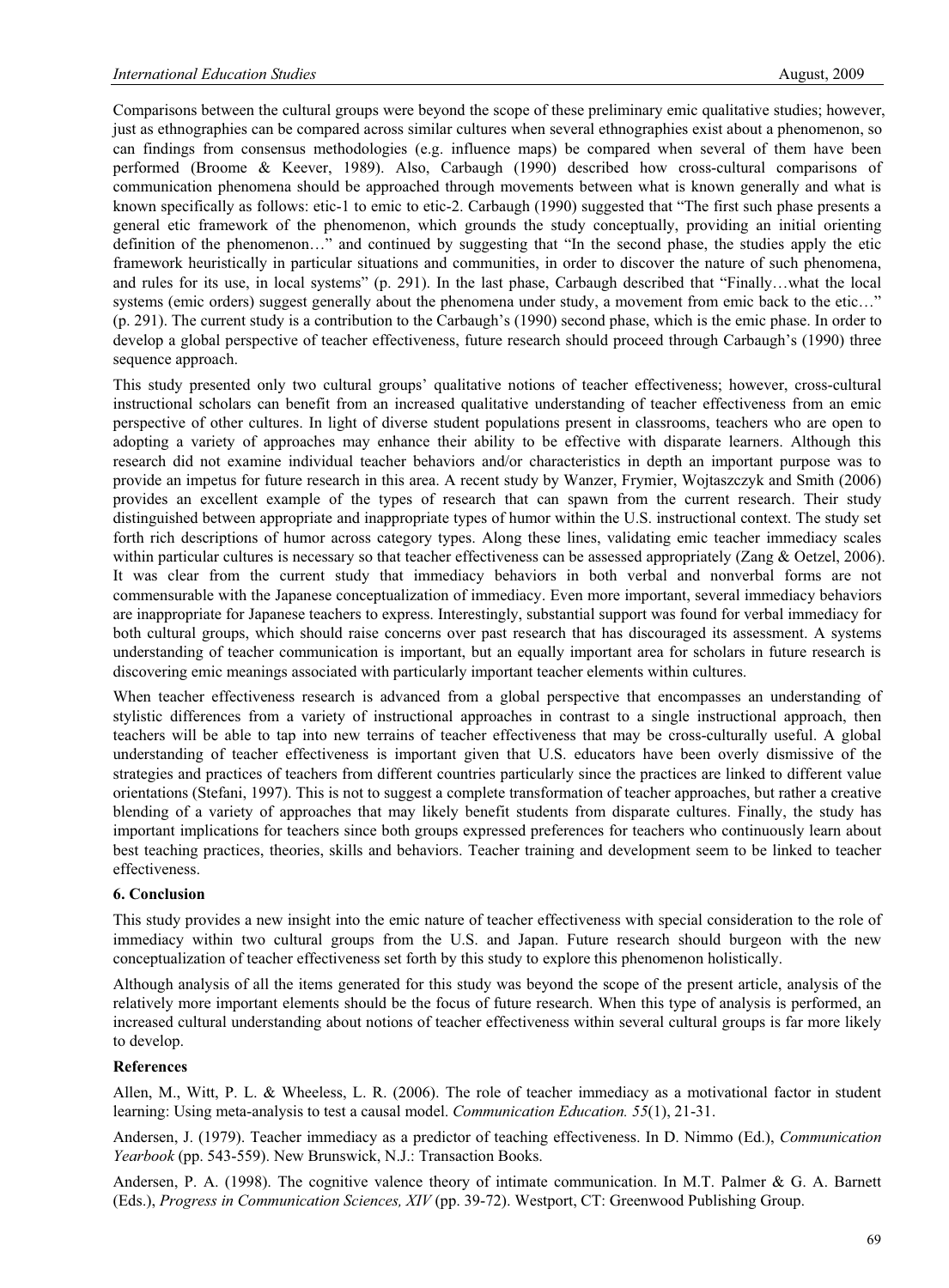Andersen, P. A. (2008). *Nonverbal communication: Forms and functions* (2nd ed.). Prospect Heights, IL: Waveland Press.

Andersen, P. A., & Wang, H. (2006). Unraveling cultural cues: Dimensions of nonverbal communication across cultures. In L. A. Samovar, R. E. Porter, & E. R. McDaniel (Eds.), *Intercultural Communication: A Reader* (pp. 250-265). Belmont, CA: Thomson Wadsworth.

Asai, A., & Barnlund, D. C. (1998). Boundaries of the unconscious, private, and public self in Japanese and Americans: A cross-cultural comparison. *International Journal of Intercultural Relations*, *22*(4), 431-452.

Aubrecht, J.D. (1981). Reliability, validity and generalizability of student ratings of instruction. (IDEA Paper No. 2. Manhattan: Kansas State University, Center for Faculty Evaluation and Development. (ERIC document Reproduction Service No. ED213 296)

Baumgart, N., & Halse, C. (1999). Approaches to learning across cultures: The role of assessment. *Assessment in Education: Principles, Policy & Practice*, *6*(3), 321-340.

Blumer, H. (1969). *Symbolic interactionism: Perspectives and method*. Englewood Cliffs, NJ: Prentice Hall.

Broome, B. J. (1991). Building shared meaning: Implications of a relational approach to empathy for teaching intercultural communication. *Communication Education*, *40*(3), 235-249.

Broome, B. J. (1997). Designing a collective approach to peace: Interactive design and problem-solving workshops with Greek-Cypriot and Turkish-Cypriot communities in Cyprus. *International Negotiation*, *2*(3), 381-407.

Broome, B. J. (1998). Overview of conflict resolution activities in Cyprus: Their contribution to the peace process. *The Cyprus Review*, *10*(1), 47-66.

Broome, B. J., & Christakis, A. N. (1988). A culturally-sensitive approach to Tribal governance issue management. *International Journal of Intercultural Relations*, *12*, 107-123.

Broome, B. J., & Cromer, I. L. (1991). Strategic planning for tribal economic development: a culturally appropriate model for consensus building. *The International Journal of Conflict Management*. *2*(3), 217-233.

Broome, B. J., DeTurk, S., Kristjansdottir, E., S., Kanata, T., & Ganesan, P. (2002). Giving voice to diversity: An interactive approach to conflict management and decision-making in culturally diverse work environments. *Journal of Business and Management*, *8*(3), 239-263.

Broome, B. J., & Keever, D. B. (1989). Next generation group facilitation: Proposed principles. *Management Communication Quarterly*, *3*(1), 107-127.

Burgoon, J. K. (1978). A communication model of personal space violations: Explication and an initial test. *Human Communication Research*, *4*(2), 129-142.

Burgoon, J. K. (1995). Cross-cultural and intercultural applications of expectancy violations theory. In R. L. Wiseman (Ed.). *Intercultural Communication Theory* (pp. 194-215). Thousand Oaks, CA: Sage.

Capella, J. N., & Greene, J. O. (1982). A discrepancy-arousal explanation of mutual influence in expressive behavior for adult and infant-adult interaction. *Communication Monographs, 49*(1), 89-114.

Carbaugh, D. (1990). Cross-cultural comparisons of communication phenomena. In D. Carbaugh (Ed.). *Cultural communication and intercultural contact* (pp. 291-302). Hillsdale, NJ: Lawrence Erlbaum.

Cashin, W. E. (1994). Student ratings of teaching: A summary of the research. In K. A. Feldman and M. B. Paulsen (Eds.). *Teaching and learning in the college classroom* (pp. 531-541). Needham Heights, MA: Simon & Schuster.

Chen, G., & Chung, J. (1997). The "Five Asian Dragons": Management behaviors and organizational communication. In L. A. Samovar & R. E. Porter (Eds.), *Intercultural communication: A reader* (8th ed.) (pp. 317-327). Belmont, CA: Wadsworth Publishing Company.

Collier, M. J., and Powell, R. G. (1986, May). The effect of student culture/ethnicity on judgments of instructional communication. Paper presented at the annual convention of the International Communications Association, Chicago, Illinois.

Collier, M. J., Ribeau, S. A., & Hecht, M. L. (1986). Intercultural communication rules and outcomes within three domestic cultures. *International Journal of Intercultural Relations*, *10*(4), 439-457.

Cupach, W. R., & Imahori T. T. (1993). Managing social predicaments created by others: a comparison of Japanese and American facework. *Western Journal of Communication, 57*(4), 431-444.

Delbecq, A. L., Vande Ven, A. H., & Gustafson, D. H. (1975). *Group techniques for program planning*. Glenview, IL: Scott, Foresman.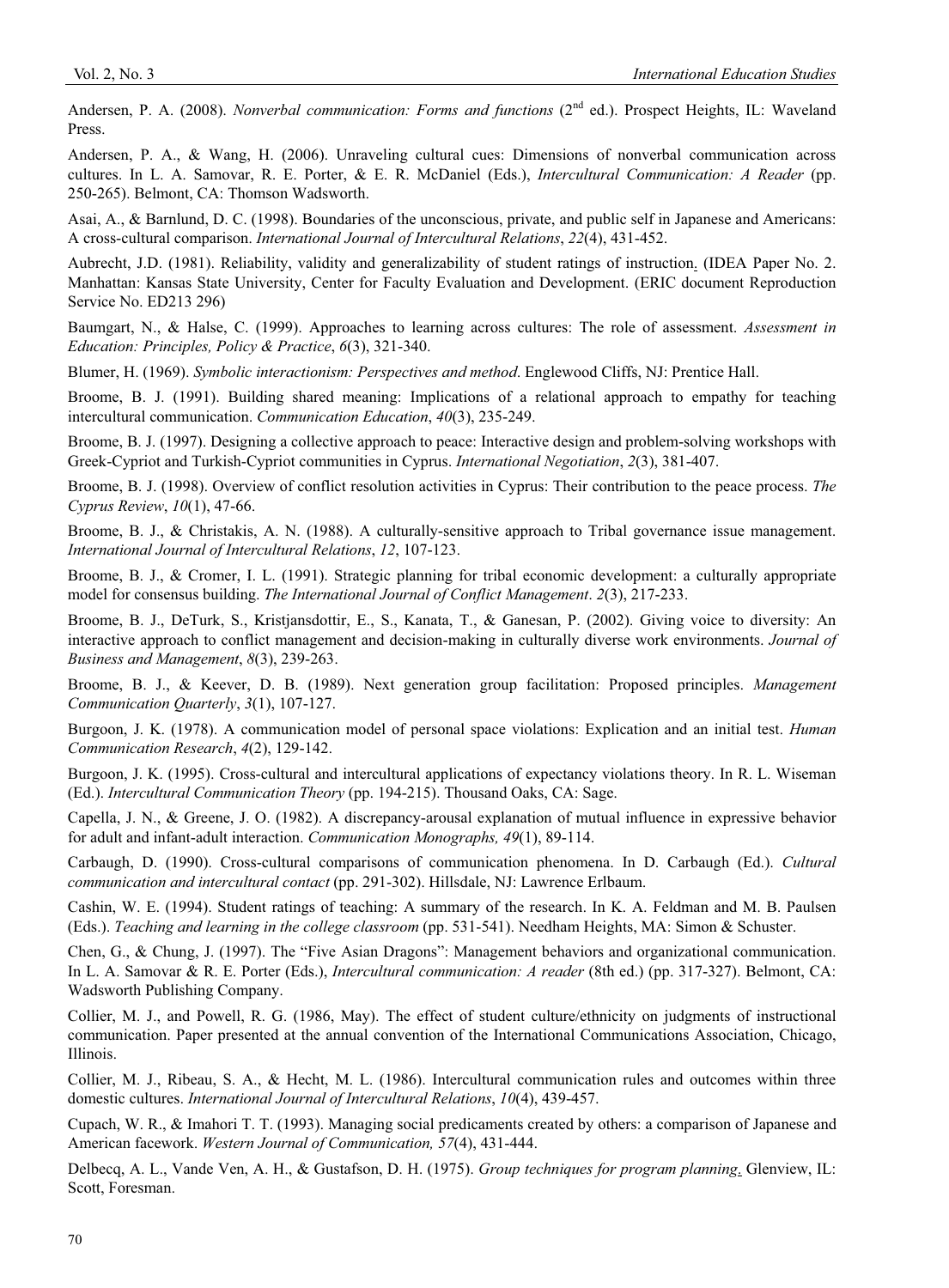Fuhrmann, P.S., & Grasha, A. F. (1994). Toward a definition of effective teaching. In K. A. Feldman and M. B. Paulsen (Eds.). *Teaching and learning in the college classroom* (pp. 241-252). Needham Heights, MA: Simon & Schuster.

Gay, G. (2006). Culture and communication in the classroom. In L. A. Samovar, R. E. Porter, & E. R. McDaniel (Eds.), *Intercultural Communication: A Reader* (pp. 326-342). Belmont, CA: Thomson Wadsworth.

Gorham, J. (1988). The relationship between verbal teacher immediacy behaviors and student learning. *Communication Education*, *37*(1), 40-53.

Hall, E. T. (1966). *The hidden dimension*. New York: Doubleday.

Hecht, M. (1993). 2002—A research odyssey: toward the development of a communication theory of identity. *Communication Monographs*, *60*(1), 76-81.

Hofstede, G. (1980). *Culture's Consequences.* Beverly Hills, CA: Sage.

Johnson, S. D., & Miller, A. N. (2002). A cross-cultural study of immediacy, credibility, and learning in the U.S. and Kenya. Communication Education, *51*(3), 280-292.

Kearney, P., Plax, T. G., Smith, V. R., & Sorensen, G. (1988). Effects of teacher immediacy and strategy type on college student resistance to on-task demands. *Communication Education*, *37*(1), 54-67.

Kvale, S. (1996). *InterViews: An introduction to qualitative research interviewing*. Thousand Oaks, CA: Sage.

Martin, J. N., & Nakayama T. K. (2000). *Intercultural communication in context.* Mountain View, CA: Mayfield.

McDaniel, E. R. (2006). Japanese nonverbal communication: A reflection of cultural themes. In L. A. Samovar, R. E. Porter, & E. R. McDaniel (Eds.), *Intercultural Communication: A Reader* (pp. 266-274). Belmont, CA: Thomson Wadsworth.

Mehrabian, A. (1971). *Silent messages*. Belmont, CA: Wadsworth Publishing Company.

Morse, J. M. (1994). Designing Funded Qualitative Research. In N. K. Denzin & Y. S. Lincoln (Eds.), *Handbook of qualitative research* (pp. 220-235). Thousand Oaks, CA: Sage.

Mottet, T. P., & Richmond, V. P. (1998). An inductive analysis of verbal immediacy: Alternative conceptualization of relational verbal approach/avoidance strategies. *Communication Quarterly. 46*(1), 25-40.

Mulder, M. (1977). *The Daily Power Ggame*. Leyden, The Netherlands: Martinus Nijhoff.

Myers, S. A., Zhong, M., & Guan, S. (1998). Instructor immediacy in the Chinese college classroom. *Communication Studies*, *48*(3), 240-254.

Neuliep, J. W. (1997). A cross-cultural comparison of teacher immediacy in American and Japanese college classrooms. *Communication Research*, *24*(4), 431-451.

Nishida, T. (1996). Communication in personal relationships in Japan. In W. B. Gudykunst, S. Ting-Toomey, & T. Nishida (Eds*). Communication in personal relationships across cultures* (pp. 102-121). Thousand Oaks, CA: Sage.

Nussbaum, J. F., Javidi, M., Downs, V.C., & Holladay, S. J. (1986). Verbal communication within the college classroom. Paper presented at the Annual Convention of the International Communication Association, Chicago, IL.

Powell, R. G., & Arthur R. (1985). Perceptions of affective communication and teaching effectiveness at different times in the semester. *Communication Quarterly*, *33*(4), 254-261.

Powell, R., & Harville B. (1990). The effects of teacher immediacy and clarity on instructional outcomes: An intercultural assessment. *Communication Education*, *39*(4), 369-379.

Richmond, V., Gorham, J., & McCroskey, J. (1987). The relationship between selected immediacy behaviors and cognitive learning. In M. McLaughlin (Ed.), *Communication Yearbook* (pp. 574-590). Beverly Hills, CA: Sage.

Roach, K. D. & Byrne, P.R. (2001). A cross-cultural comparison of instructor communication in American and German classrooms. *Communication Education*, *50*(1), 1-14.

Robinson, R. Y., & Richmond, V. P. (1995). Validity of the verbal immediacy scale. *Communication Research Reports. 12*(1), 80-84.

Sanders, J. A., & Wiseman, R. L. (1990). The effects of verbal and nonverbal teacher immediacy on perceived cognitive, and behavioral learning in the multicultural classroom. *Communication Education*, *39*(4), 341-353.

Schellenberg, J. A. (1996). *Conflict resolution: Theory, research, and practice.* Albany, NY: State University of New York Press.

Schwarz, R. (2002). The skilled facilitator: A comprehensive resource for consultants, facilitators, managers, trainers, and coaches. San Francisco: Jossey-Bass.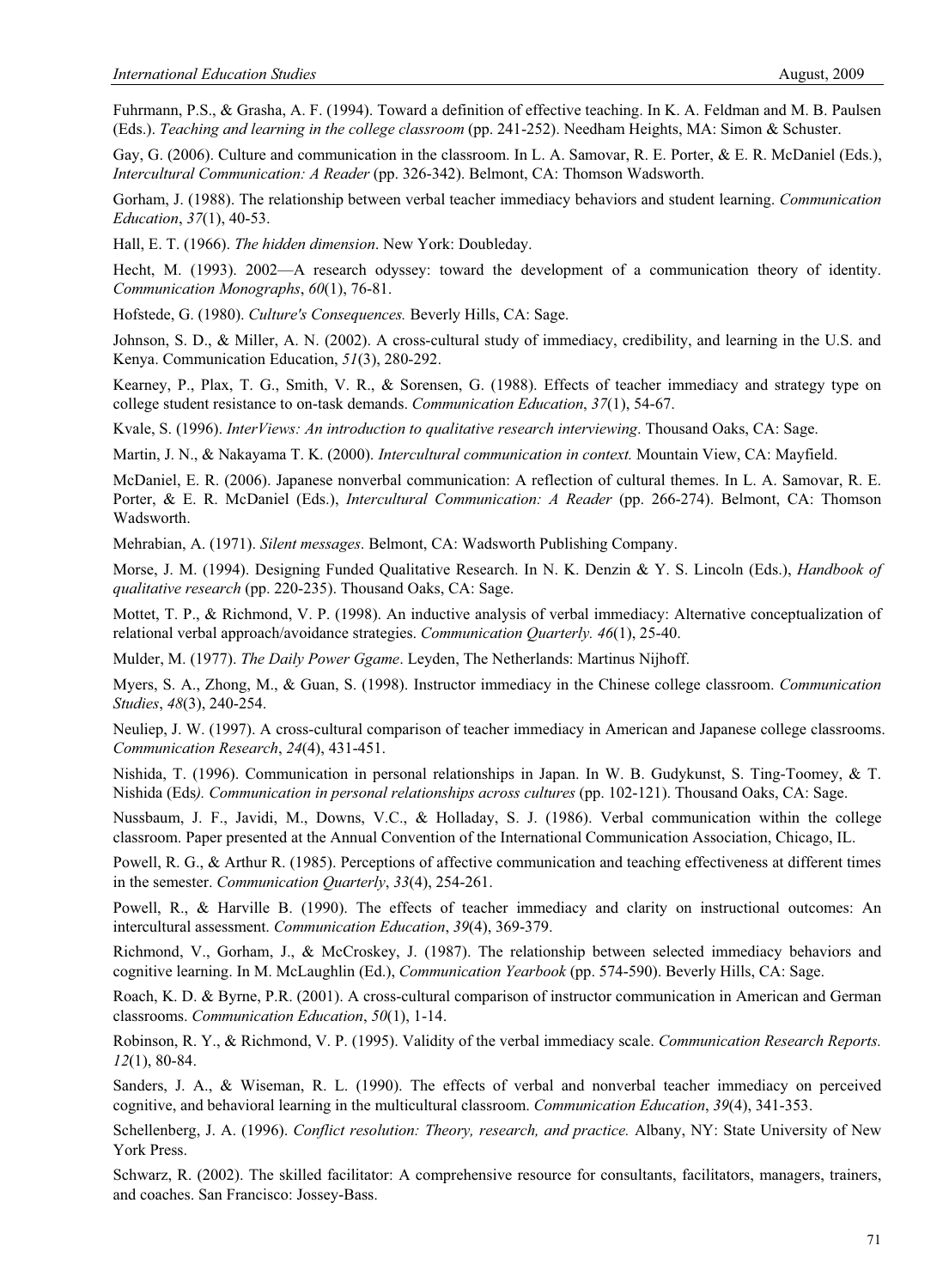Shuter, R. M. (1998). Revisiting the centrality of culture. In J. N. Martin, T. K. Nakayama & L. A. Flores (Eds.), *Readings in Cultural Contexts*. Mountain View, CA: Mayfield.

Smythe, M. J., & Hess, J. A. (2005). Are student self-reports a valid method for measuring teacher nonverbal immediacy? *Communication Education*, *54*(2), 170-179.

Stefani, L. A. (1997). The influence of culture on classroom communication. In L. A. Samovar & R. E. Porter (Eds.), *Intercultural communication: A reader* (8th ed.). (pp. 349-362). Belmont, CA: Wadsworth Publishing Company.

Tanno, D. V. & Jandt, F. E. (1994). Redefining the "other" in multicultural research. *The Howard Journal of Communications*, *5* (1/2), 36-45.

Teven, J. J., & Hanson, T. L. (2004). The impact of teacher immediacy and perceived caring

on teacher competence and trustworthiness. *Communication Quarterly, 52,* 39-53.

Thomas, C. E., Richmond, V. P. & McCroskey, J. C. (1994). The association between immediacy and socio-communicative style. *Communication Research Reports*, 11, 107-115.

Triandis, H. C. (1995). *Individualism and Collectivism.* Boulder, CO: Westview.

Wanzer, M. B. & Frymier, A. B. (1999). The relationship between student perceptions of instructor humor and students' reports of learning. *Communication Education*, *48*(1), 48-62.

Wanzer, M.B., Frymier, A.B., Wojtaszczyk, A.,Smith, T. (2006). Appropriate and inappropriate uses of humor by teachers. *Communication Education*, *55*(2), 178-196.

Warfield, J. N. (1976). *Societal systems: Planning, policy and complexity*. New York: Wiley.

Warfield, J. N. (1982). "Interpretive Structural Modeling". In S.A. Olsen (Ed.), *Group Planning and Problem-solving Methods in Engineering* (pp. 155-201). New York: Wiley.

Warfield, J. N. (1995). *A science of generic design: Managing complexity through systems design*. Ames: Iowa State University Press.

Warfield, J. N., & Cardenas, A. R. (1995) *A Handbook of Interactive Management*. Ames: Iowa State University Press.

Yum, J. O. (1997). The impact of Confucianism on interpersonal relationships and communication patterns in East Asia. In L. A. Samovar & R. E. Porter (Eds.), *Intercultural Communication: A reader* (7th ed.). (pp. 78-88). Belmont, CA: Wadsworth Publishing Company.

Zhang, Q., & Oetzel, J. G. (2006). Constructing and validating a teacher immediacy scale: A Chinese perspective. *Communication Education. 55*(2), 218-241.

Zhang, Q., Oetzel, J. G., Gao, X., Wilcox, R. G., & Takai, J. (2007). Teacher immediacy scales: Testing for validity across cultures. *Communication Education. 56*(2), 228-248.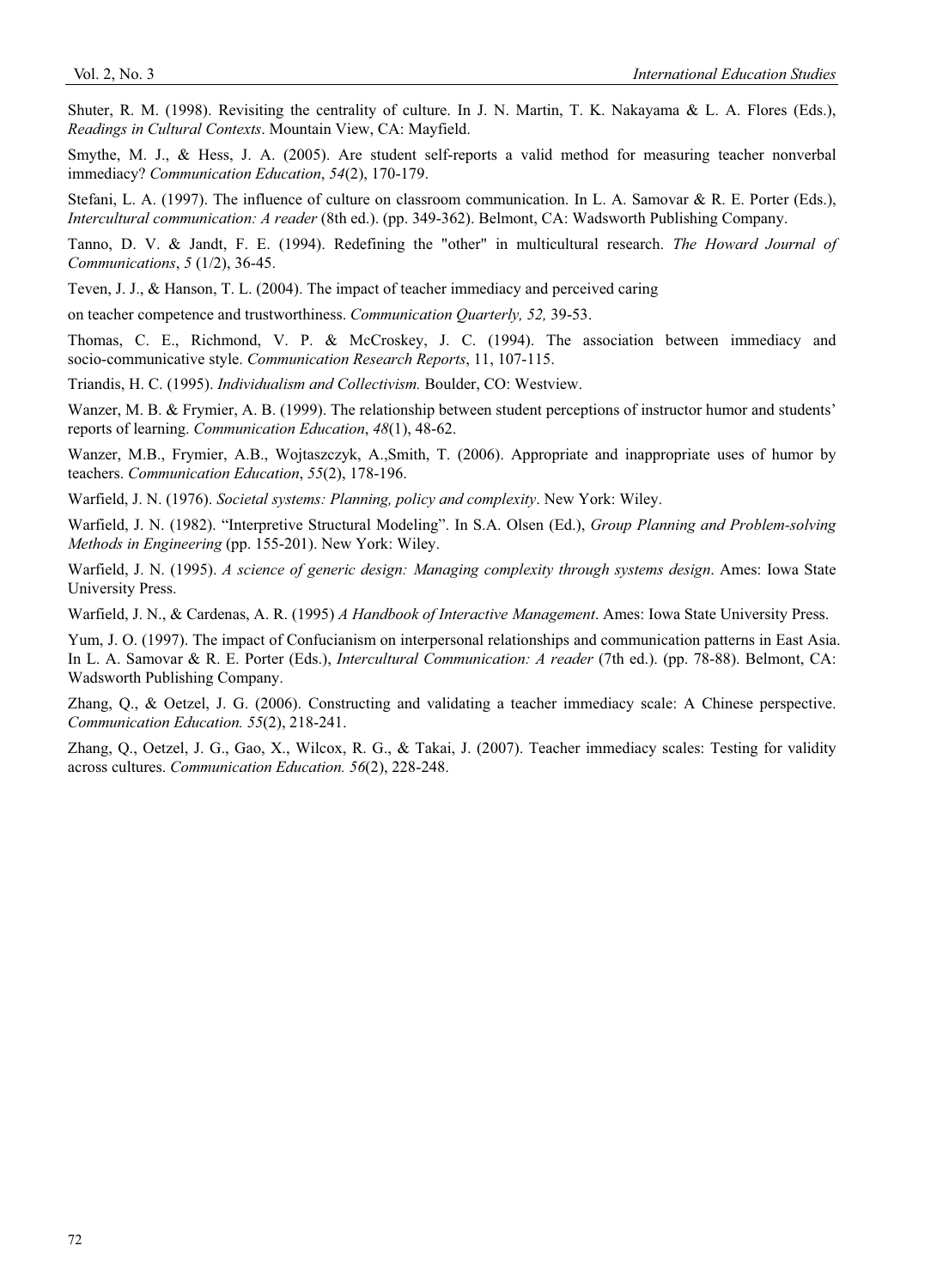# **Appendix A.**

| Summary of U.S. Student's Categories and Priority Items for Each Category |  |  |  |
|---------------------------------------------------------------------------|--|--|--|
|                                                                           |  |  |  |

| Categories              | Examples                                                                           |
|-------------------------|------------------------------------------------------------------------------------|
| A - Verbal Immediacy    | Providing feedback on my individual work through comments on papers, oral          |
|                         | discussions, etc. [15]                                                             |
|                         | Asking of questions or encouraging students to talk [4]                            |
|                         | Praising students' work, actions, or comments [6]                                  |
|                         | Using personal examples or talking about experiences she/he has had outside of     |
|                         | class [1]                                                                          |
|                         | Using humor in class [13]                                                          |
|                         | Getting into conversations with individual students before or after class [3]      |
|                         | Addressing students by name [12]                                                   |
|                         | Getting into discussions based on something a student brought up even when it      |
|                         | didn't seem to be part of his/her lecture plan [7]                                 |
|                         | Asking how students feel about an assignment, due date or discussion topic [10]    |
| B - Nonverbal Immediacy | Using a variety of vocal expressions while talking to the class [21]               |
| C - Goal & Outcome      | Stimulating the thinking of students beyond the obvious [36]                       |
|                         | Showing sincere interest in student progress [83]                                  |
| D - Organization $&$    | Being well prepared for class [104]                                                |
| Class Control           | Establishing, goals, guidelines, policies, and procedures for the class [110]      |
|                         | Being organized [92]                                                               |
|                         | Creating a safe environment where students can share their thoughts and idea [116] |
| E - Knowledge           | Having knowledge from real-world experiences outside of class [119]                |
|                         | Being proficient and exhibiting complete knowledge of the subject [60]             |
|                         | Being adequately trained in the field of teaching [28]                             |
|                         | Having Proficiencies in teaching styles [80]                                       |
|                         | Knowing and teaching up-to-date information [117]                                  |
| F - Clarity             | Being proficient and coherent in the English language [54]                         |
|                         | Being able to explain difficult concepts in a clear manner [87]                    |
| G - Personal            | Being fair [101]                                                                   |
|                         | Being trustworthy and reliable [44]                                                |
|                         | Being an best listener [91]                                                        |
|                         | Showing respect to students [72]                                                   |
| H - Affective           | Understanding of students' lives, problems, and special circumstances [32]         |
|                         | Possessing vigor and excitement about the subject and cultivating the interest and |
|                         | excitement to the students [67]                                                    |
|                         | Willing to take extra effort for students [57]                                     |
|                         | Possessing enthusiasm toward the subject [78]                                      |
|                         | Showing compassion, concern and consideration to students [111]                    |
|                         | Showing an interest and care in the subject $&$ the students they teach [84]       |
| I - Relational          | Being very personable and approachable to students [76]                            |
|                         | Promoting students interaction [109]                                               |
| J - Skill               | Keeping the class interesting [85]                                                 |
|                         | Being creative in teaching [90]                                                    |
|                         | Being able to communicate best [51]                                                |
|                         | Possessing leadership skills [88]                                                  |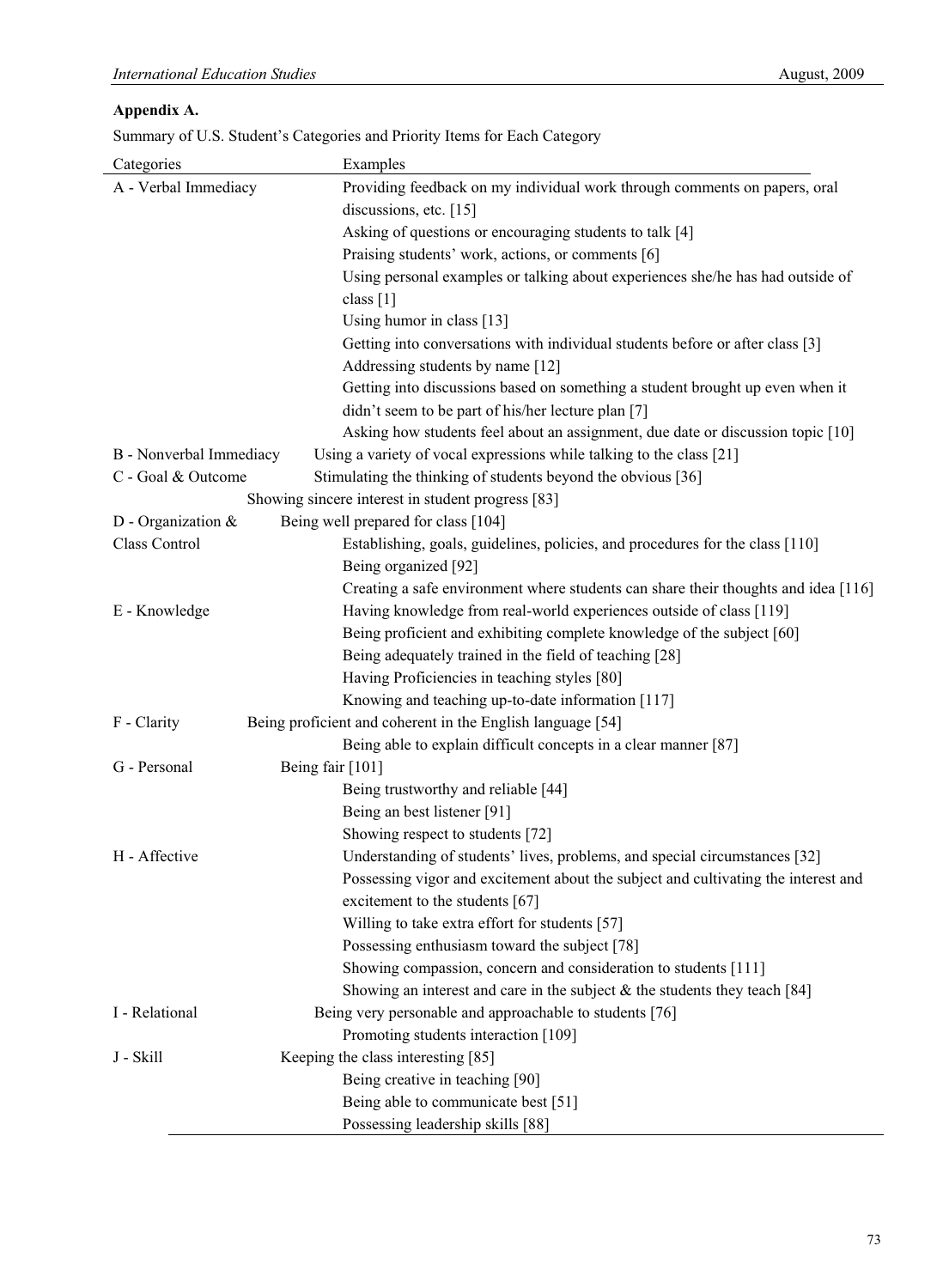# **Appendix B.**

|                         | Summary of Japanese Student's Categories and Priority Items for Each Category                                                     |  |  |
|-------------------------|-----------------------------------------------------------------------------------------------------------------------------------|--|--|
| Categories              | Examples                                                                                                                          |  |  |
| A - Verbal Immediacy    | Providing feedback on my individual work through comments on papers, oral<br>discussions, etc. $(15)$                             |  |  |
|                         | Getting into conversations with individual students before or after class (3)                                                     |  |  |
|                         | Inviting students to telephone or meet with him/her outside of class if they had<br>questions or wanted to discuss something (14) |  |  |
|                         | Using humor in class (13)                                                                                                         |  |  |
|                         | Using personal example or talking about experiences she/he has had outside of class<br>(1)                                        |  |  |
|                         | Asking of questions or encouraging students to talk (4)                                                                           |  |  |
|                         | Asking questions that solicited viewpoints or opinions (11)                                                                       |  |  |
| B - Nonverbal Immediacy | Looking at the class a lot while teaching (19)                                                                                    |  |  |
|                         | Using a variety of vocal expression while talking to the class $(21)$                                                             |  |  |
| C - Goal & Outcome      | Getting students to think by themselves (103)                                                                                     |  |  |
|                         | Motivating students to learn (121)                                                                                                |  |  |
|                         | Establishing students' interest in studying (109)                                                                                 |  |  |
| D - Organization $&$    | Creating a good structure and organization to class (117)                                                                         |  |  |
| Class Control           |                                                                                                                                   |  |  |
| E - Knowledge           | Having knowledge in many different areas (25)                                                                                     |  |  |
|                         | Having real-world experience outside of the class (111)                                                                           |  |  |
|                         | Having proficiencies in teaching and teaching styles (35)                                                                         |  |  |
|                         | Having adequate teaching ability and/or communicative skills (26)                                                                 |  |  |
|                         | Having a good understanding of the material being taught (44)                                                                     |  |  |
| F - Clarity             | Teach step by step so that it is easy for students to follow (93)                                                                 |  |  |
|                         | Checking if students can understand material or not (119)                                                                         |  |  |
|                         | Establishing clear messages (61)                                                                                                  |  |  |
| G - Personal            | Being fair (31)                                                                                                                   |  |  |
|                         | Being unique (27)                                                                                                                 |  |  |
| H - Affective           | Being encouraging and supportive of students (83)                                                                                 |  |  |
|                         | Willing to help students (33)                                                                                                     |  |  |
|                         | Showing an enjoyment toward teaching (67)                                                                                         |  |  |
|                         | Possessing a positive attitude and behavior (85)                                                                                  |  |  |
|                         | Showing interest in students' opinions (82)                                                                                       |  |  |
|                         | Understanding students' personal problems and concerns (88)                                                                       |  |  |
| J - Skill               | Using time well $(116)$                                                                                                           |  |  |
|                         | Providing course material with examples to everyday life (81)                                                                     |  |  |
|                         | Having a lecture skill that catches students' attention in class (95)                                                             |  |  |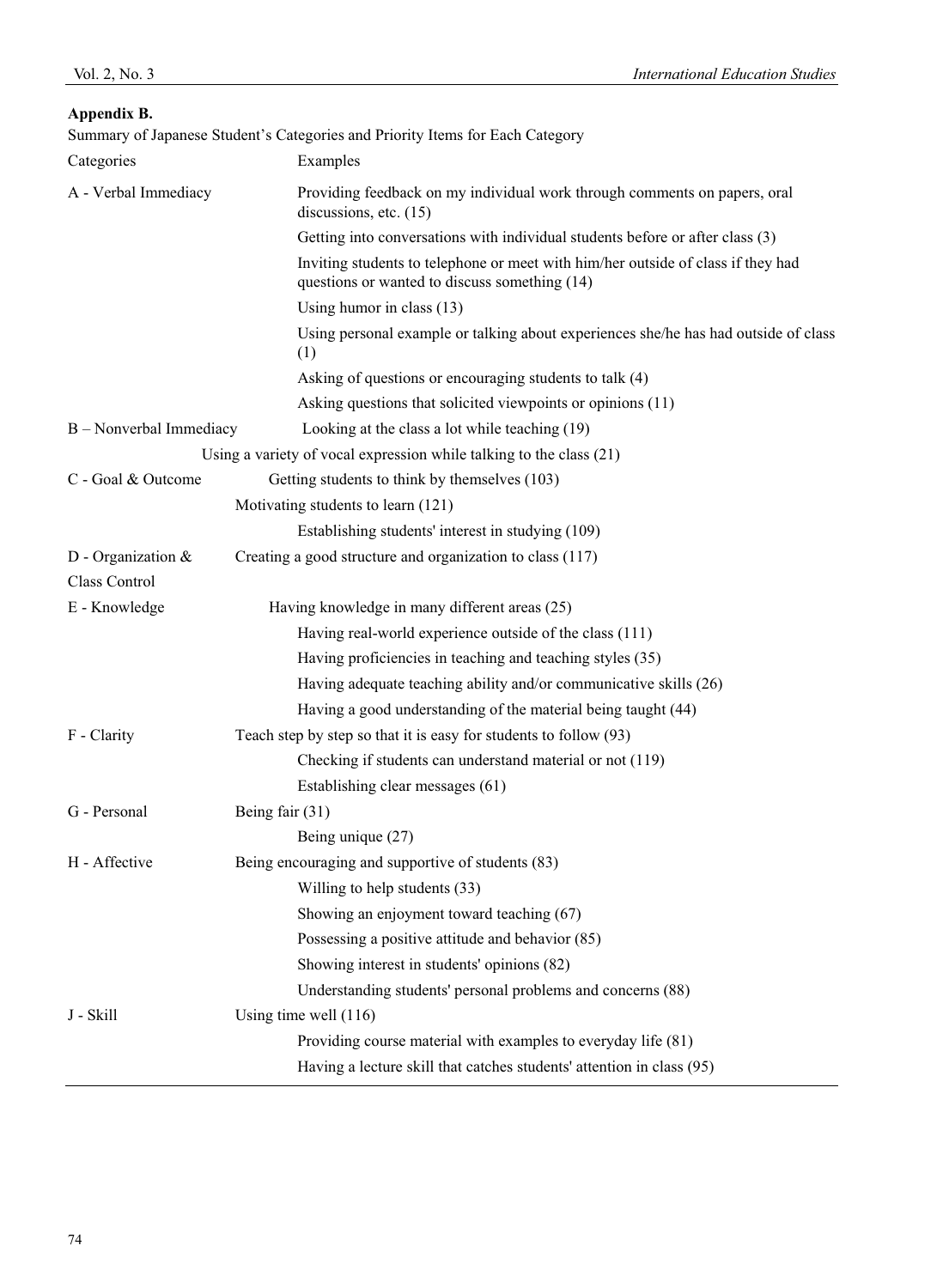# **Appendix C.**

U.S. Students' Supportive Cultivation Map